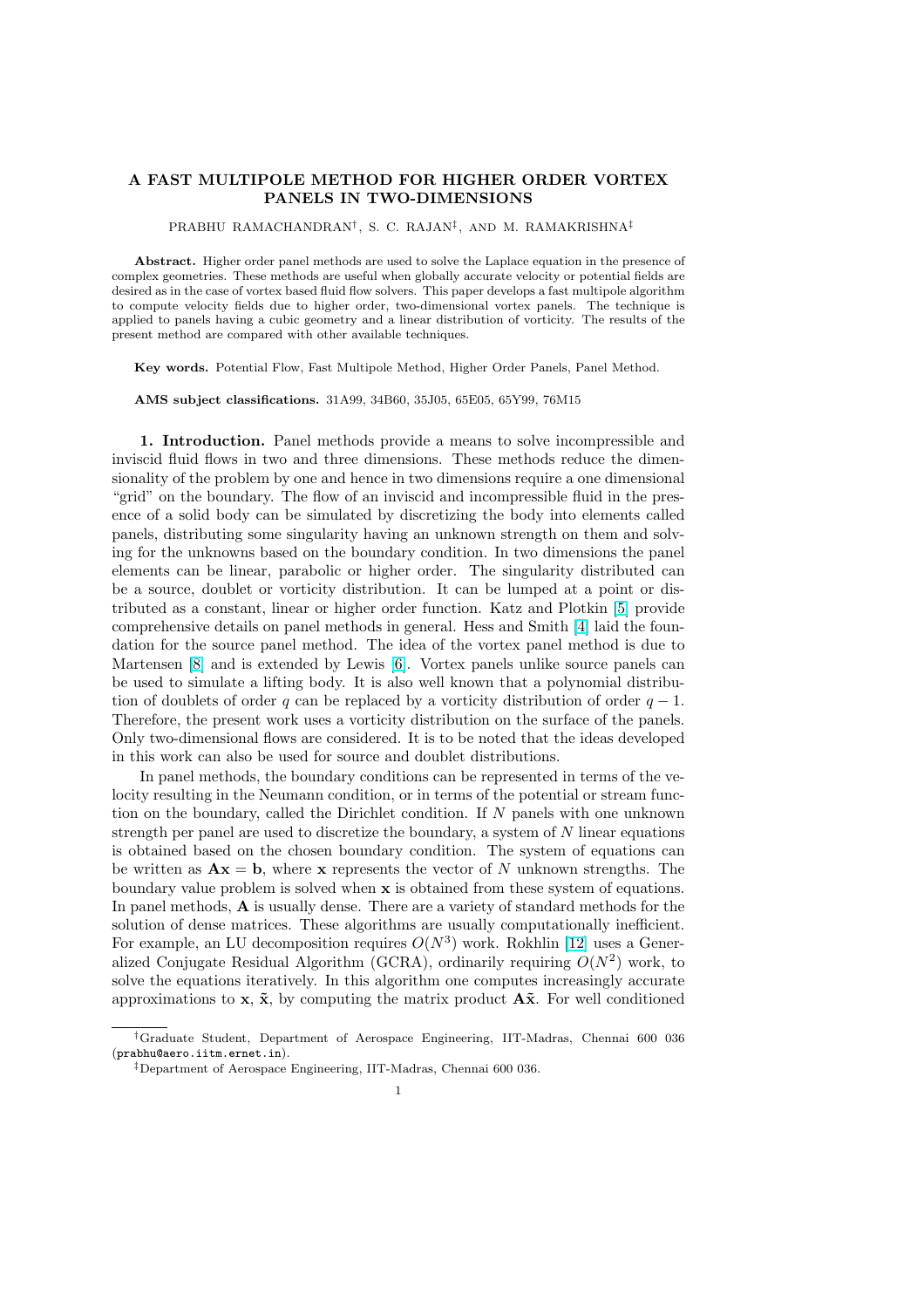<span id="page-1-0"></span>matrices this sequence of approximations converges rapidly to x. Normally, the matrix product  $\mathbf{A\tilde{x}}$  involves  $O(N^2)$  work. Rokhlin reduces this to an  $O(N)$  computation by developing a fast multipole algorithm. This considerably speeds up the solution of the boundary value problem. Rokhlin developed the method for point sources/vortices (single layer potential) and doublets (double layer potential). These correspond to lumping the singularity distribution of the panel at a point. The resulting panels generate a singular velocity/potential field in the vicinity of these lumped points.

To eliminate the singular velocity or potential field, higher order distributions of singularity can be used. When linear panel elements are used with a vorticity distribution of any polynomial order  $q \geq 1$ , it can be seen [10, 11] that there is a logarithmic singularity at the edges of the panels. This is called the "edge effect". This edge effect can be eliminated by using a higher order panel method where the geometry of the panel is such that there is no discontinuity in the slope between two adjacent panels. For example, this is possible with cubic panels. The [author](#page-23-0)s [10] developed a method that eliminates the edge effect by using cubic panel elements with a linear distribution of vorticity. This method was found to be about four times slower than the linear panel method when evaluating velocities or potentials for a given distribution of singularity. In [11] the authors use a fast multipole technique  $[3, 2]$  to accelerate the computation to acceptable speeds. The method uses a linear representation of panels for the far field fast multipole computations and uses the cubic method for the direct computations. While this hybrid approach eliminates the edge effect, it is not as accurate as the [cub](#page-23-0)ic panel method.

The present work details a procedure to perform a fast multipole summation using panels of any order and thus provides an accurate and fast technique for twodimensional panel methods. The method allows one to compute the matrix product  $\mathbf{A\tilde{x}}$  in  $O(N)$  time as done by Rokhlin [12] and thereby allows one to solve the boundary value problem efficiently. The technique is also of use when the velocity or potential field due to the panels having a known distribution of singularity is required at a very large number of points. Such a requirement arises in the context of vortex methods where the velocity field due to a c[ollec](#page-23-0)tion of panels on a large number of vortex blobs is to be computed. The number of vortex blobs usually exceeds the number of panels by two orders of magnitude or more. In these cases it is possible to solve the boundary value problem using an LU decomposition since the number of panels involved is small. However, as mentioned in [11, p. 6], the computation of the velocity field due to the panels on the particles needs to be performed efficiently since the particle-particle interaction is computed using an  $O(N)$  fast multipole method. The developed algorithm makes this possible.

The fast multipole method for higher or[der v](#page-23-0)ortex panels developed in this work is demonstrated using cubic panels. It is compared with the hybrid algorithm described in [11] and also compared with Anderson's technique [1] extended to the current problem.

2. Mathematical details. For clarity, the velocity field due to a cubic panel ele[men](#page-23-0)t is first derived. Subsequently, the details of th[e f](#page-23-0)ast multipole method are elaborated.

2.1. Cubic panels. Consider an arbitrarily oriented cubic panel as shown in figure 2.1. The start and end points of the panel are denoted as  $z_1$  and  $z_2$  respectively. The panel can be translated and rotated such that the start point is at the origin and the chord is along the x-axis in the  $z'$  plane. If the complex velocity due to the panel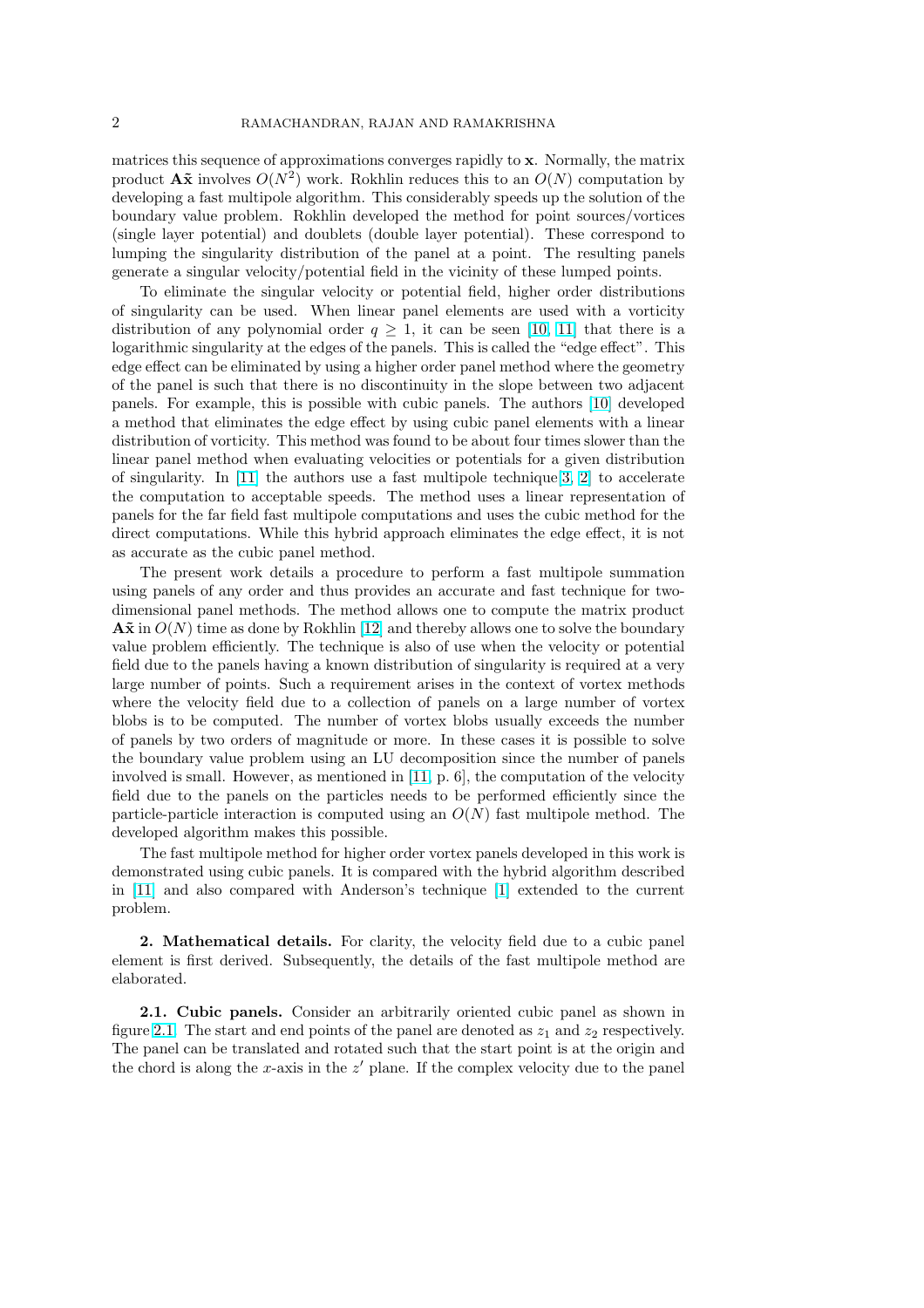<span id="page-2-0"></span>

FIG. 2.1. Sketch of a single cubic panel having a chord length  $\lambda$  in the z plane.



FIG. 2.2. Sketch of a single cubic panel having a chord length  $\lambda$  in the z' plane.

in the z' plane is  $V(z')$ , then it is easy to see that the velocity,  $V(z)$ , in the z plane can be obtained as,  $V(z) = V(z')e^{-i\theta}$  and that  $z = z_1 + z'e^{i\theta}$ .

The equation of a cubic panel starting at the origin, with chord oriented along the x-axis is given by  $\eta = a_1 \zeta + a_2 \zeta^2 + a_3 \zeta^3$ , where  $\zeta$  and  $\eta$  respectively are the x and y coordinates of the panel surface, as shown in figure 2.2. Note that  $0 \le \zeta \le \lambda$ , where  $\lambda$  is the chord length of the panel. The vorticity is distributed on the surface of the panel and is linear with respect to  $\zeta$ . The equation for the velocity at a point  $z'$  due to such a panel is given as

(2.1) 
$$
V(z') = \frac{k}{2\pi a_3} \int_0^{\lambda} \frac{(\zeta + \gamma_1/k)}{\left(\zeta^3 + \frac{a_2}{a_3}\zeta^2 + \frac{(a_1 - i)}{a_3}\zeta + \frac{iz'}{a_3}\right)} d\zeta,
$$

where  $k = (\gamma_2 - \gamma_1)/\lambda$ . As done in [11], the cubic in the denominator is factored as follows

(2.2) 
$$
\zeta^3 + \frac{a_2}{a_3}\zeta^2 + \frac{(a_1 - i)}{a_3}\zeta + \frac{iz'}{a_3} = (\zeta - a)(\zeta - b)(\zeta - c),
$$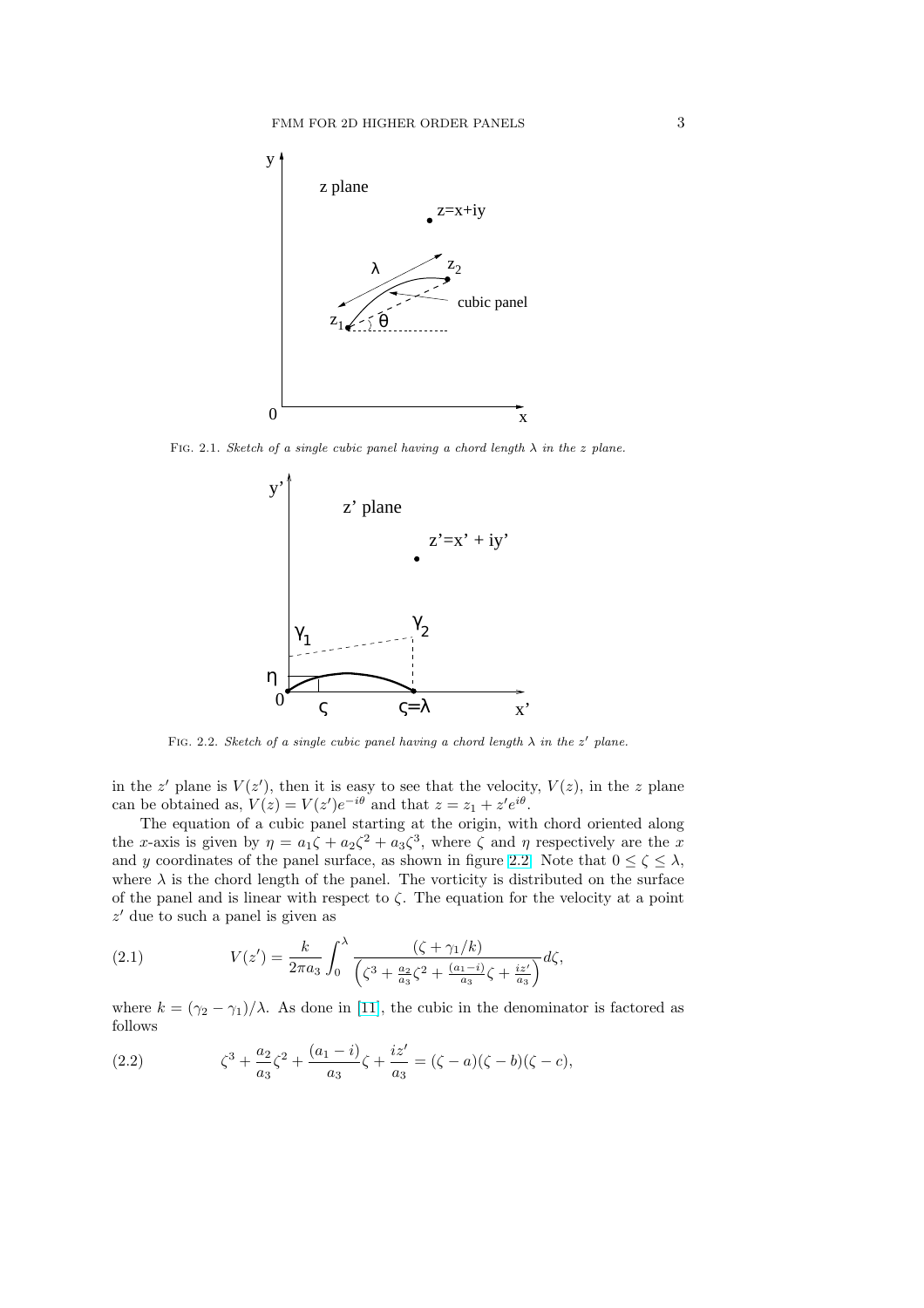<span id="page-3-0"></span>where  $a, b$  and  $c$  are the complex cube roots of the cubic [9]. Given the roots, closed form integrals are obtained for the panel velocity and potential. After integration and simplification the velocity due to the cubic panel in the  $z$  plane is,

$$
V(z) = \frac{-\gamma_2}{2\pi a_3 \lambda} \left[ \frac{a \log\left(\frac{a-\lambda}{a}\right)}{(a-c)(a-b)} + \frac{b \log\left(\frac{b-\lambda}{b}\right)}{(b-c)(b-a)} + \frac{c \log\left(\frac{c-\lambda}{c}\right)}{(c-a)(c-b)} \right] e^{-i\theta}
$$
  
(2.3)
$$
-\frac{\gamma_1}{2\pi a_3 \lambda} \left[ \frac{(\lambda-a) \log\left(\frac{a-\lambda}{a}\right)}{(a-c)(a-b)} + \frac{(\lambda-b) \log\left(\frac{b-\lambda}{b}\right)}{(b-c)(b-a)} + \frac{(\lambda-c) \log\left(\frac{c-\lambda}{c}\right)}{(c-a)(c-b)} \right] e^{-i\theta},
$$

where  $\theta$  is the angle between the chord of the cubic panel and the x-axis. Similarly, the complex potential due to the panel can be obtained. The expressions for these are not reproduced here. Using these derived expressions one can compute the velocity or potential due to a cubic panel with a linear vorticity distribution. It it to be noted that if the panel geometry is almost parabolic  $(a_3 \rightarrow 0)$  or linear  $(a_3, a_2 \rightarrow 0)$ , the above expression for the velocity field would be inaccurate. In such cases, the panels should be represented as parabolic or linear elements and the velocity integral specialized appropriately. These are straightforward to derive. The specialization does not affect the developed method in any way.

2.2. FMM for higher order panels. Consider a higher order panel with its chord oriented along the x-axis as illustrated in figure 2.2. Given a vorticity distribution  $\gamma(\zeta)$  it can be easily seen that the complex velocity at a point z' due to the panel is given as,

(2.4) 
$$
V(z') = u' - iv' = \frac{-i}{2\pi} \int_0^{\lambda} \frac{\gamma(\zeta)}{z' - (\zeta + i\eta)} d\zeta.
$$

Substituting  $\xi = \zeta + i\eta$ , and performing a binomial expansion results in,

(2.5)  

$$
u' - iv' = \frac{-i}{2\pi} \int_0^{\lambda} \frac{\gamma(\zeta)}{z' - \xi} d\zeta
$$

$$
= \frac{-i}{2\pi} \sum_{j=1}^{\infty} \int_0^{\lambda} \frac{\gamma(\zeta)\xi^{j-1}}{z'^j} d\zeta
$$

Without loss of generality, if  $z_1$  of the panel is assumed to be at the origin, then  $z' = ze^{-i\theta}$  and  $u - iv = e^{-i\theta}(u' - iv')$ , and the above equation reduces to,

(2.6) 
$$
u - iv = \frac{-i}{2\pi} \sum_{j=1}^{\infty} \frac{e^{i(j-1)\theta}}{z^j} \int_0^{\lambda} \gamma(\zeta) \xi(\zeta)^{j-1} d\zeta.
$$

This can be written as,

(2.7) 
$$
u - iv = \frac{-i}{2\pi} \sum_{j=1}^{\infty} \frac{A_j}{z^j},
$$

where,

(2.8) 
$$
A_j = e^{i(j-1)\theta} \int_0^{\lambda} \gamma(\zeta) \xi(\zeta)^{j-1} d\zeta.
$$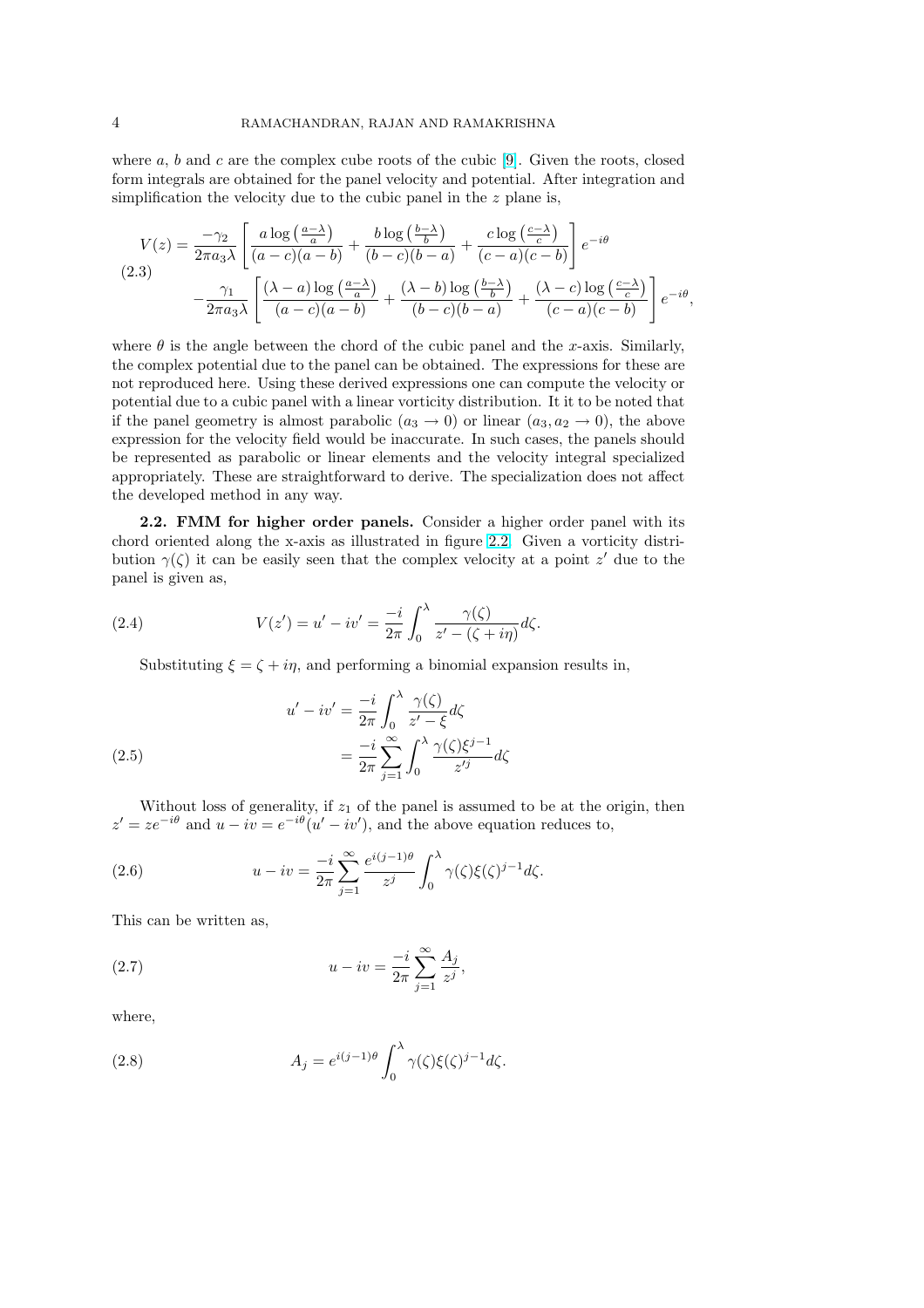<span id="page-4-0"></span>The complex potential of the higher order panel can also be obtained as follows,

$$
\Phi = \phi + i\psi = \frac{-i}{2\pi} \int_0^{\lambda} \gamma \ln(z' - \xi) d\zeta
$$
  
= 
$$
\frac{-i}{2\pi} \left( \ln(z') \int_0^{\lambda} \gamma d\zeta - \sum_{k=1}^{\infty} \frac{1}{z'^k} \int_0^{\lambda} \frac{\xi^k}{k} d\zeta \right)
$$
  
= 
$$
\frac{-i}{2\pi} \left[ P_0 \ln(z') - \sum_{k=1}^{\infty} \frac{P_k}{z'^k} \right]
$$

where,

(2.9)

(2.10) 
$$
P_0 = \int_0^\lambda \gamma d\zeta \quad ; \quad P_k = \frac{1}{k} \int_0^\lambda \xi^k \gamma d\zeta.
$$

In the present work we are interested in evaluating the velocity fields. Hence, the multipole method is developed with that in mind. The analysis of the truncation errors is performed only for the velocity field. The truncation error for the complex potential can also be easily computed in a similar fashion as done for the velocity field.

Given  $\xi(\zeta)$ ,  $\gamma(\zeta)$  and  $\theta$ ,  $A_j$  can be readily computed. The series (2.7) converges if  $|\xi| < |z|$ . It is reasonable to assume that the panel is completely contained inside a circle centered at the origin having radius  $\lambda$ , i.e.  $|\xi(\zeta)| < \lambda$ . Given this, it is easy to see from (2.8) that the error involved in truncating the series to a finite number of terms  $p$  is,  $\overline{a}$ 

(2.11) 
$$
\left| V(z) + \frac{i}{2\pi} \sum_{j=1}^{p} \frac{A_j}{z^j} \right| \leq \frac{\Gamma}{2\pi \lambda (\varrho - 1)} \left( \frac{1}{\varrho} \right)^p
$$

where,

$$
\Gamma = \int_0^\lambda |\gamma(\zeta)| d\zeta
$$

and  $\rho = |z|/\lambda$ .

Hence, equations (2.7) and (2.8) can be used to obtain a fast multipole expansion for higher order panels. The coefficients  $A_j$  are to be computed by numerical integration. It is to be noted that equation (2.7) is a multipole expansion about the point  $z_1$ (the first point) of the panel as shown in figure 2.1. For a cubic panel as used in the earlier work[11] we ha[ve,](#page-3-0)  $\xi = \zeta + i(a_1\zeta + a_2\zeta^2 + a_3\zeta^3)$  $\xi = \zeta + i(a_1\zeta + a_2\zeta^2 + a_3\zeta^3)$  $\xi = \zeta + i(a_1\zeta + a_2\zeta^2 + a_3\zeta^3)$ . It is also to be noted that if the panels do not deform or change orientation, the coefficients,  $A_i$ , are constant and need be computed only once. If the p[anel](#page-3-0)s only rotate, the entire integral need not be evaluated and the coefficients need to be multip[lied](#page-2-0) by a different value of  $e^{i(j-1)\theta}$ . If the panels d[efo](#page-23-0)rm, the coefficients must be recomputed. Given equations (2.7) and (2.8), the various expressions for the fast multipole method can be derived as follows.

**2.3.** Multipole expansion for a collection of panels. Given  $n$  panels placed at points  $z_k$  inside a circle of radius R, the multipole expansion for the velocity field of the panels is,

(2.12) 
$$
V(z) = u - iv = \frac{-i}{2\pi} \sum_{k=1}^n \sum_{j=1}^\infty \frac{A_{kj}}{(z - z_k)^j}
$$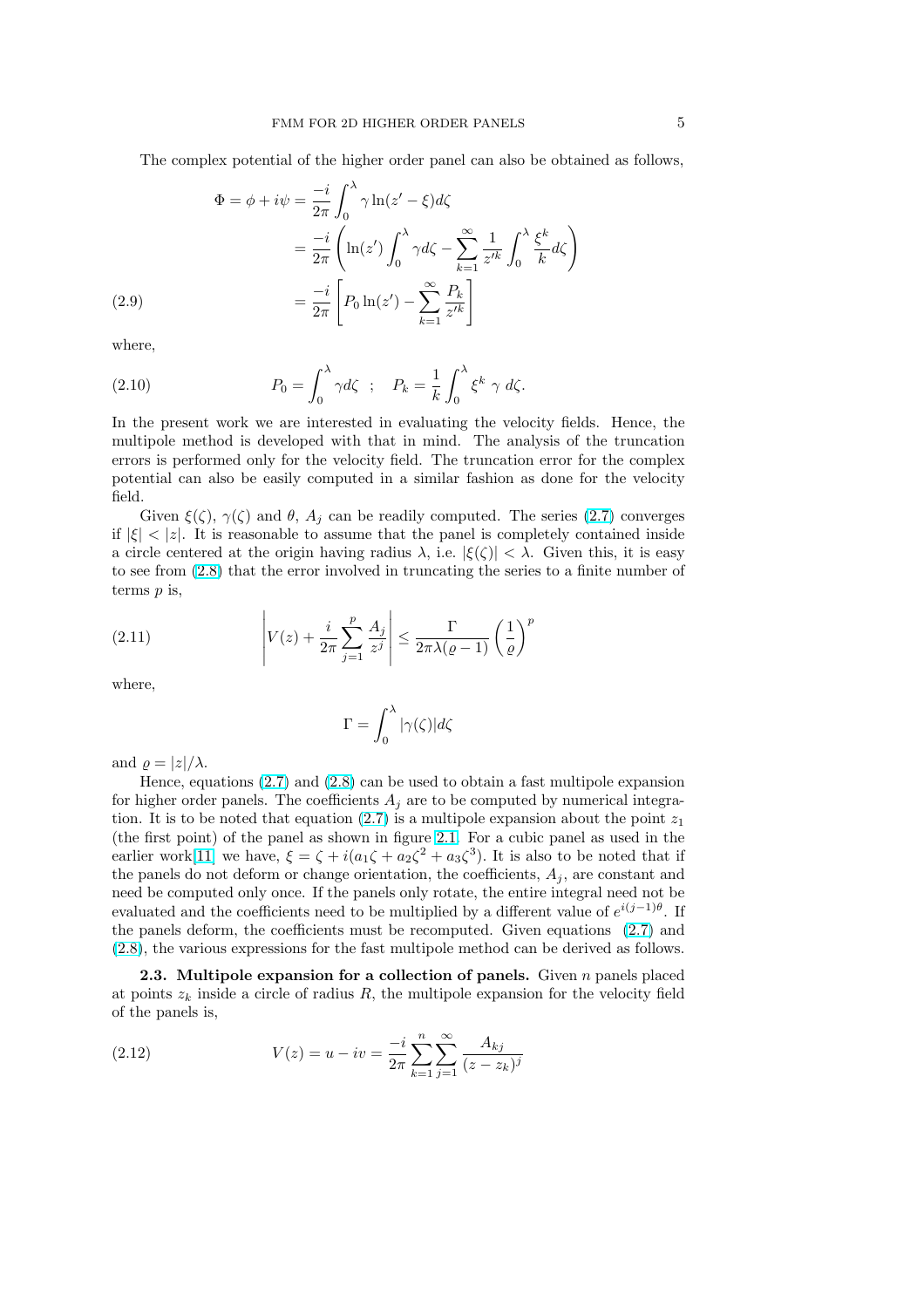<span id="page-5-0"></span>where  $A_{kj}$  are the coefficients as given in equation (2.8) for the panel starting at  $z_k$ . The above can be expressed as a multipole expansion about a circle centered at  $z_0$  as follows,

$$
V(z) = \frac{-i}{2\pi} \sum_{k=1}^{n} \sum_{j=1}^{\infty} \frac{A_{kj}}{(z - z_0)^j} \left[1 - \frac{(z_k - z_0)}{(z - z_0)}\right]^{-j}.
$$

By grouping powers of  $(z - z_0)$  it can be seen that,

(2.13) 
$$
V(z) = \frac{-i}{2\pi} \sum_{j=1}^{\infty} \frac{a_j}{(z - z_0)^j}
$$

where,

(2.14) 
$$
a_j = \sum_{k=1}^n \sum_{m=1}^j A_{km} \left( \begin{array}{c} j-1\\m-1 \end{array} \right) (z_k - z_0)^{j-m}
$$

Equations (2.13) and (2.14) are equivalents to those of Lemma 2.1 in Carrier et al. [2]. This expression is nothing but the sum of the transfers of the multipole expansions of the *n* panels, each starting at  $z_k$ , to a circle of radius R centered at  $z_0$ . Thus, when this expression is truncated to  $p$  terms, the error in the velocity is,

$$
\left| V(z) + \frac{i}{2\pi} \sum_{j=1}^{p} \frac{a_j}{(z - z_0)^j} \right| = \left| \frac{i}{2\pi} \sum_{j=p+1}^{\infty} \frac{a_j}{(z - z_0)^j} \right|,
$$

 $\overline{a}$ 

where  $a_j$  is given in equation (2.14). From equation (2.8) it can be seen that,

$$
|A_{km}|\leq \Gamma_k \lambda_k^{m-1},\quad \Gamma_k=\int_0^{\lambda_k}|\gamma_k(\zeta)|d\zeta,
$$

where  $\lambda_k$  is the chord length of the k'th panel. Giv[en th](#page-3-0)is and the fact that all the  $z_k$ 's lie inside a circle of radius  $R$ ,  $a_j$  can be clearly bounded as,

$$
|a_j| \leq \sum_{k=1}^n \sum_{m=1}^j \Gamma_k \lambda_k^{m-1} \begin{pmatrix} j-1 \\ m-1 \end{pmatrix} R^{j-m}
$$
  

$$
\leq \Delta \sum_{m=1}^j \lambda^{m-1} \begin{pmatrix} j-1 \\ m-1 \end{pmatrix} R^{j-m}
$$

where  $\Delta = \sum_{k=1}^{n} \Gamma_k$  and  $\lambda = \max(\lambda_k)$ . Hence,

 $\overline{a}$ 

$$
(2.15) \t\t |a_j| \le \Delta (R + \lambda)^{j-1}
$$

Therefore,

$$
\left| V(z) + \frac{i}{2\pi} \sum_{j=1}^{p} \frac{a_j}{(z - z_0)^j} \right| \le \left| \frac{i\Delta}{2\pi} \sum_{j=p+1}^{\infty} \frac{(R+\lambda)^{j-1}}{(z - z_0)^j} \right|
$$
  
(2.16)  

$$
= \frac{\Delta}{2\pi (R+\lambda)(c-1)} \left( \frac{1}{c} \right)^p
$$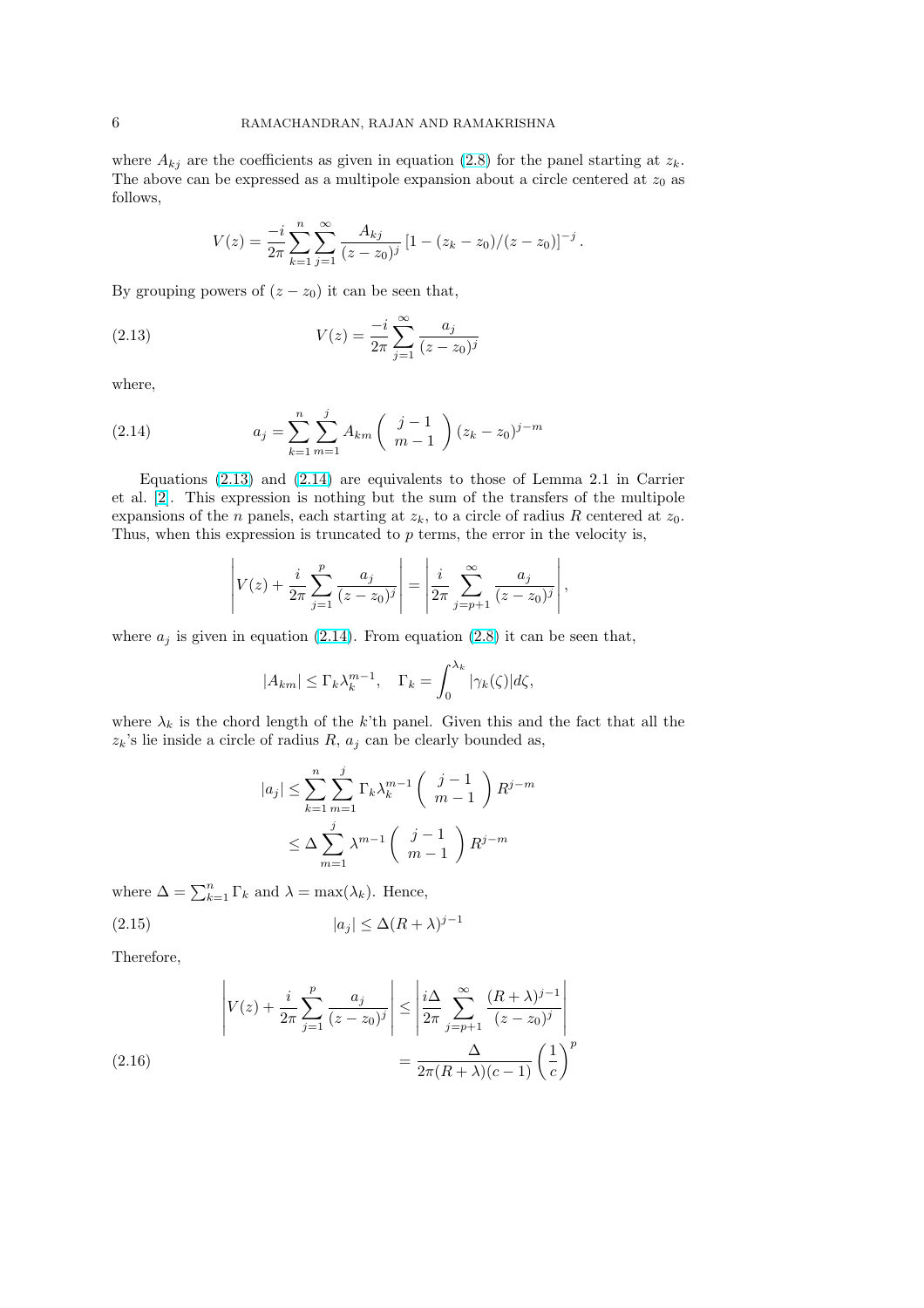<span id="page-6-0"></span>

Fig. 2.3. Illustration of radius of convergence for panels.

where  $c = |z - z_0|/(R + \lambda)$ . It is to be noted that in this case, any panel having a starting point  $z_k$ , lying inside the circle D, centered at  $z_0$  with radius R, is considered for the multipole expansion. Clearly, the circle of radius  $R+\lambda$  will completely contain all the panels that have a starting point inside D. Let the radius of a multipole cell containing panels be  $R_{cell}$ . If the panel mid-chord position is used as the determining criterion for a panel to be part of a cell, then clearly the radius of the circle that completely contains all the panels in that cell is  $R_{cell} + \lambda/2$ . This is because only half a panel length will be partly outside the cell. From this it is easy to see that

$$
(2.17) \t\t R + \lambda \le R_{cell} + \lambda/2.
$$

While the result in equation (2.16) has the same form  $(O(c^{-p}))$  for the error term as in the fast multipole method of  $[3, 2]$ , the value of c is different. The reason for the difference can be explained as follows. Consider the cell  $C$  centered at  $z_0$ , shown in figure 2.3. The cell contains a panel of length  $\lambda$ , with its mid point at the corner of the cell and at an angle  $45°$  to [the h](#page-5-0)orizontal. The size of the cell is h. The radius of the cell  $R_{cell} = h\sqrt{2}/2$ . From equ[at](#page-23-0)i[on](#page-23-0) (2.11) it is clear that the panel's multipole expansion about its start point converges only outside a circle of radius  $\lambda$  centered about its starting point. Thus, it is easy to see that the multipole expansion for the cell about its center converges outside a circle of radius  $R_{cell} + \lambda/2$ . This is the same result as shown in equation (2.17).

When implementing the adaptive fast multipole algorithm, the multipole expansion of the cell  $C$  can be evaluated on cells that are well separated from it. The cell E contains  $z_q$ , the closest point to  $z_0$ . The error in the multipole expansion at this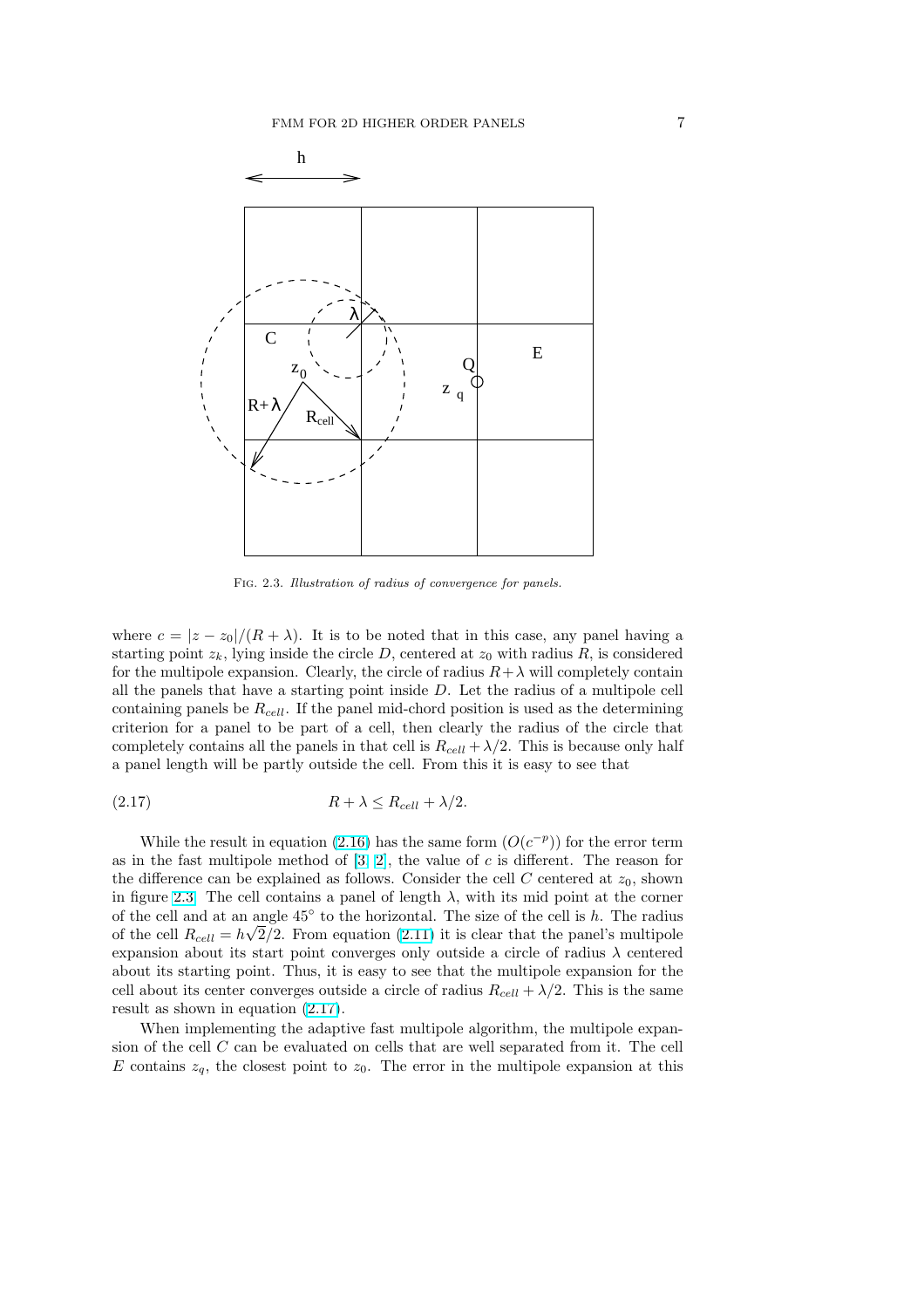<span id="page-7-0"></span>point is governed by,

$$
c = \left| \frac{z_q - z_0}{R + \lambda} \right| = \frac{3h}{h\sqrt{2} + \lambda}
$$

If  $h = \beta \lambda$ , then,

$$
c = \frac{3\beta}{\beta\sqrt{2} + 1}
$$

c is not always greater than 2 as in the case of the original fast multipole method where  $c = 3/\sqrt{2}$ . Given a value of c and a desired precision,  $\epsilon$ , the number of terms in the series necessary,  $p$ , can be determined from equation  $(2.16)$ . In order to employ a smaller number of terms  $p, \beta$  needs to be chosen carefully. It is important to note that the size of the cells used in the multipole method should be limited by  $\beta \lambda$ . This result also applies to the fast multipole method of [11].

**2.4.** Shifting the center of a multipole expansi[on.](#page-5-0) Equation  $(2.13)$  is the multipole expansion for a collection of panels in a circle of radius R centered at  $z_0$ . This expansion, when translated to the origin, produces a multipole expansion that converges outside a circle centered at the origin wit[h ra](#page-23-0)dius  $R+\lambda+|z_0|$ . The resulting multipole expansion is given by

(2.19) 
$$
V(z) = \frac{-i}{2\pi} \sum_{j=1}^{\infty} \frac{b_j}{z^j}
$$

where,

(2.20) 
$$
b_j = \sum_{k=1}^j a_k \left( \begin{array}{c} j-1 \\ k-1 \end{array} \right) z_0^{j-k}
$$

and  $a_k$  is as given in equation (2.14). This expression is the equivalent of Lemma 2.2 in [2]. From equation (2.15) a bound for  $b_j$  can be obtained as,

(2.21) 
$$
|b_j| \leq \Delta \sum_{k=1}^j (R+\lambda)^{k-1} \binom{j-1}{k-1} |z_0|^{j-k} = \Delta (R+\lambda + |z_0|)^{j-1}
$$

From the above, the error in truncating equation  $(2.19)$  to p terms is,

$$
\left| V(z) + \frac{i}{2\pi} \sum_{j=1}^{p} \frac{b_j}{z^j} \right| = \left| \frac{i}{2\pi} \sum_{j=p+1}^{\infty} \frac{b_j}{z^j} \right|
$$
\n
$$
\leq \frac{\Delta}{2\pi (|z| - (R + \lambda + |z_0|))} \left( \frac{R + \lambda + |z_0|}{|z|} \right)^p
$$

2.5. Conversion of multipole expansion to a local expansion. Given a multipole expansion (2.13) about a circle  $D_0$  of radius R and centered at  $z_0$  such that  $|z_0| > (c+1)R$  with  $c > 1$ , the multipole expansion can be described by a power series in z that converges inside a circle,  $D_2$ , centered at the origin having radius R,

$$
V(z) = \sum_{j=0}^{\infty} c_j z^j
$$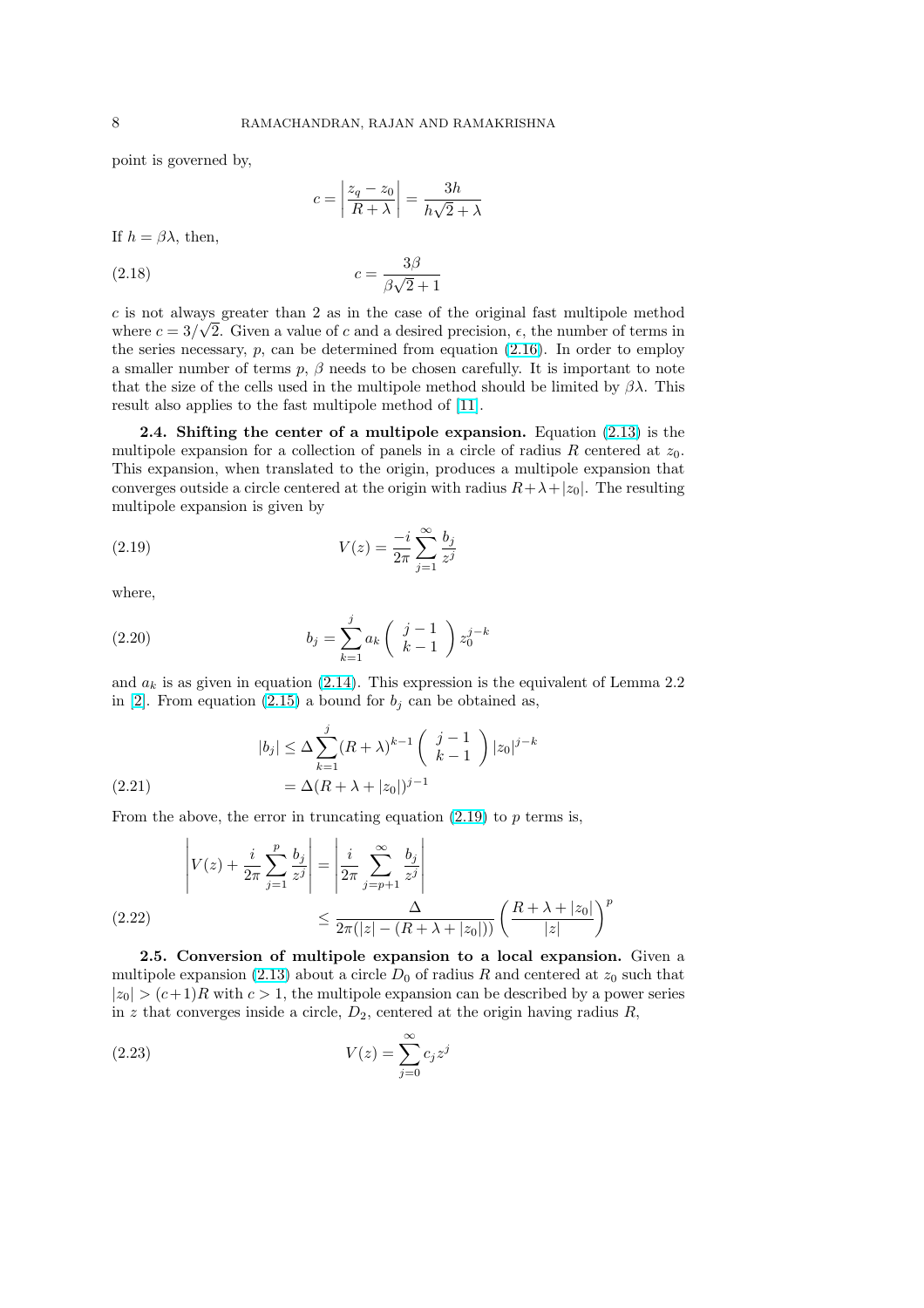<span id="page-8-0"></span>

Fig. 2.4. Illustration for the truncation error involved in evaluating a local expansion.

where,

(2.24) 
$$
c_j = \frac{-i}{2\pi z_0^j} \sum_{k=1}^{\infty} (-1)^k \frac{a_k}{z_0^k} \left( \begin{array}{c} j+k-1\\k-1 \end{array} \right).
$$

This is the equivalent of Lemma 2.3 in [2]. The derivation for the error term is similar to that derived in [3] for the local expansions. However, the extent of the panels modifies the results slightly. In the following, the error introduced when the series in equation  $(2.23)$  is truncated to p terms is derived. The derivation is very similar to that in [3].

Consider figure [2.](#page-23-0)4. The multipole [ex](#page-23-0)pansion about the center of the circle  $D_0$  is transferred to the center of circle  $D_2$  as a local expansion about the origin. Although the circle  $D_0$  $D_0$  is of radius R, we consider a circle  $D_1$  of radius  $R + \lambda$  because the multipo[le](#page-23-0) expansion for the panels will converge for a point outside the larger circle. The circle  $C$  has radius  $s$ . From Taylor's theorem it is known that,

$$
|c_j| \le \frac{M}{s^j}
$$

where  $M = \max(|V(z)|)$  on the circle C. s is defined as per Greengard and Rokhlin's paper [3] as  $s = cR((p-1)/p)$ . When  $p \geq 2c/(c-1)$ 

$$
R < c(R+1)/2 < s < cR.
$$

If t is a co-ordinate along the circumference of C it is easy to see that  $|t - z_0| \ge$  $R(C + 1) + \lambda - s$  $R(C + 1) + \lambda - s$  $R(C + 1) + \lambda - s$ . Hence, from equations (2.13), (2.15) and the definition for s, we have that,

$$
M = \max(|V(t)|) \le \frac{1}{2\pi} \sum_{j=1}^{\infty} \frac{|a_j|}{|t - z_0|^j} \le \frac{\Delta(p(R + \lambda) + cR)}{2\pi (R + \lambda)cR}
$$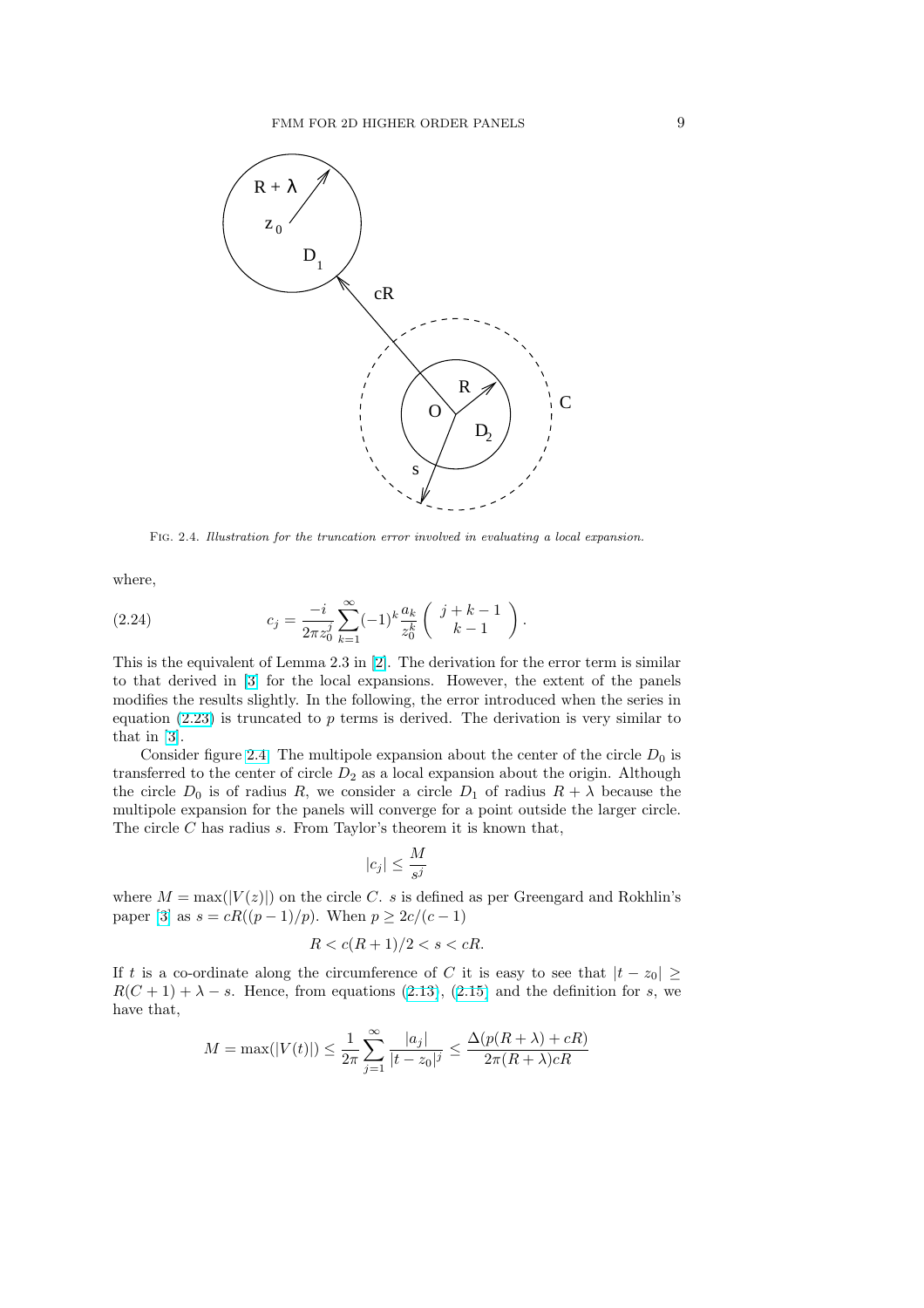Hence, the truncation error is given by,

$$
\left| V(z) - \sum_{j=1}^{p} c_j z^j \right| \le \sum_{j=p+1}^{\infty} |c_j| |z|^j
$$
  

$$
\le \frac{\Delta(p(R+\lambda) + cR)}{2\pi (R+\lambda) cR} \left| \frac{z}{s} \right|^{p+1} \frac{1}{1 - \frac{|z|}{s}}
$$

If  $p \geq 2c/(c-1)$  then it can be shown that,

$$
1 - \frac{|z|}{s} \ge \frac{c-1}{c+1}
$$

From the definition of  $s$  it can be seen that,

$$
\left|\frac{z}{s}\right|^{p+1} \le \left(\frac{1}{c}\right)^{p+1} \left(1 + \frac{1}{p-1}\right)^{p-1} \left(1 + \frac{1}{p-1}\right)^2
$$

Clearly, when  $p \geq 2$  this reduces to

 $\overline{a}$ 

$$
\left|\frac{z}{s}\right|^{p+1} \le 4e\left(\frac{1}{c}\right)^{p+1}
$$

where e is the base of the natural logarithm. Hence, for any  $p \ge \max(2, 2c/(c-1))$  it is easy to see that,

(2.25) 
$$
\left| V(z) - \sum_{j=1}^{p} c_j z^j \right| \leq \frac{2\Delta e(p(R+\lambda) + cR)(c+1)}{\pi cR(c-1)(R+\lambda)} \left(\frac{1}{c}\right)^{p+1}
$$

This expression is very similar to that in [3]. Also note that  $c$  is as defined in [3] and is not a function of  $\lambda$ .

2.6. Shifting the center of a local expansion. Given any local expansion centered about  $z_0$  and the coefficients  $a_k$  $a_k$  the center of the lo[ca](#page-23-0)l expansion can be shifted to the origin using,

(2.26) 
$$
\sum_{i=0}^{n} a_i (z - z_0)^i = \sum_{j=0}^{n} z^j \sum_{k=j}^{n} a_k \binom{k}{j} (-z_0)^{k-j}.
$$

This expression is exact and is the same as that of Lemma 2.4 from [2].

Using equations  $(2.13)$ ,  $(2.19)$ ,  $(2.23)$  and  $(2.26)$  the fast multipole algorithm can be applied to higher order panels. As detailed in section 2.3, it is to be noted that the size of the cell is limited by the length of the panels and the parameter  $c$  in equation (2.16) is modified as in equation (2.18). The direct computation o[f t](#page-23-0)he velocity is dependent on the act[ual hi](#page-5-0)g[her or](#page-7-0)d[er pan](#page-7-0)el chosen. In the present work a cubic panel geometry with a linear distribution of vorticity is used[. T](#page-4-0)he direct computation of the velocity field due to this type of panel is performed using equation (2.3).

[3](#page-5-0). Anderson's FMM witho[ut m](#page-7-0)ultipoles. The results of the present method are compared with those obtained using Anderson's[1] technique applied to the cubic panels. This technique is called "FMM without multipoles". This [met](#page-3-0)hod uses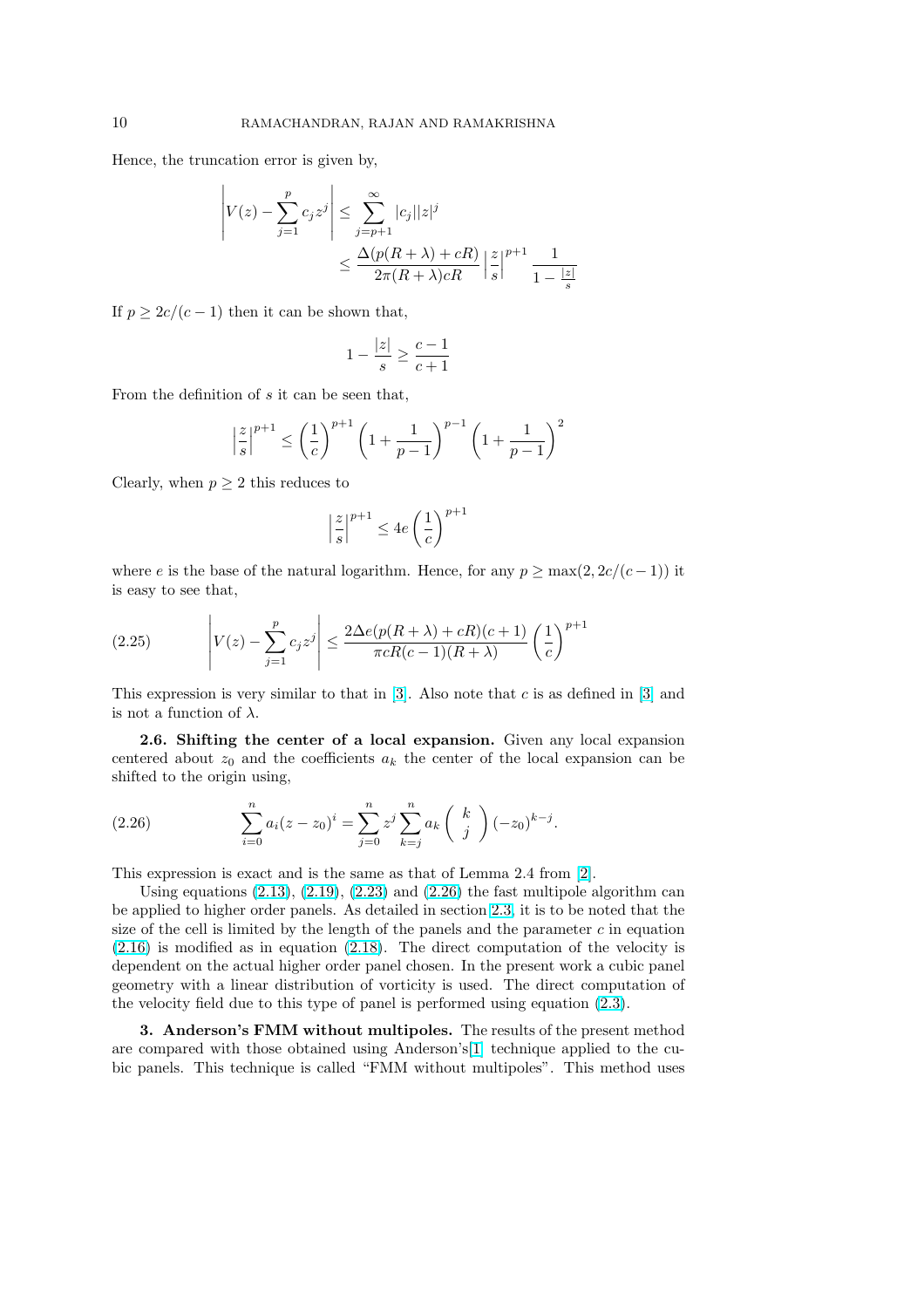<span id="page-10-0"></span>Poisson's integral formula in order to obtain equivalents for the multipole expansion. Given a collection of point charges or vortices the method uses inner and outer ring approximations of the potential, that are computed using Poisson's integral formula, to represent the cluster of particles as a single computational entity and accelerate the computations. The advantage of this approach is that there is no need to obtain expressions for the multipole expansions as done normally with the FMM. Anderson describes the algorithm and its implementation from a multigrid perspective. The present work translates the algorithm from the multigrid implementation to that of an adaptive fast multipole algorithm. The various lists  $(U_b, V_b, W_b, X_b$  and  $Y_b)$  and other symbols used in the discussion are the same as those described and used in [2]. The translation is simple and is performed as follows.

- The multipole expansions for the childless cells are computed using outer ring approximations of the potential.
- The multipole expansions from daughter cells,  $D$ , are are shifted to t[hei](#page-23-0)r parents,  $P$ , by evaluating the outer ring approximation of  $D$  on  $P$ 's outer integration points and accumulating the outer ring coefficients of P.
- Given a multipole expansion (or an outer ring approximation) of a cell  $C$ , a local expansion (inner ring approximation) at a well separated cell S, can be obtained by computing the outer ring approximation of the velocity/potential due to  $C$  on  $S$ 's inner ring integration points and adding them to the inner ring coefficients of S. This corresponds to obtaining the interactions due to cells in the  $V_b$  list as described in [2].
- A local expansion is translated from a cell  $P$ , to a child cell  $C$ , by evaluating the inner ring approximation of  $P$  at the inner integration points of  $C$  and adding the result to the inner ring approximation coefficients of C.
- The interactions due to a cell  $W$ [, i](#page-23-0)n the  $W_b$  list of a cell  $B$  are computed by evaluating the velocity/potential due to the outer ring of  $W$  on particles inside B.
- The  $\Delta_b$  interactions on cell B due to a cell X belonging to the  $X_b$  list is found by evaluating the potential due to each panel in  $X$  on the inner ring integration points of B.

The algorithm does not require the use of explicit expressions for the multipole expansions and the local expansions. This makes the method easy to extend to situations where expressions for the multipole expansion are not easy to derive.

Since the focus of this work is to compute the velocity field of panels, the expressions for the potential in Anderson's work[1] are differentiated to obtain the velocity directly rather than by numerical differentiation. It is to be noted that in the case of vortex blobs or vortex panels, it is the stream function and not the potential that behaves like  $log(r)$ . Thus, the stream function of the panels must be used in the present computations.

There are a few important issues to keep in mind when using Anderson's scheme. The outer ring approximation for the stream function due to a collection of panels inside a cell is given as,

(3.1)

$$
\psi(r,\theta) \approx \kappa \log(r) + \frac{1}{2\pi} \sum_{i=1}^{K} f(s_i) F_i h
$$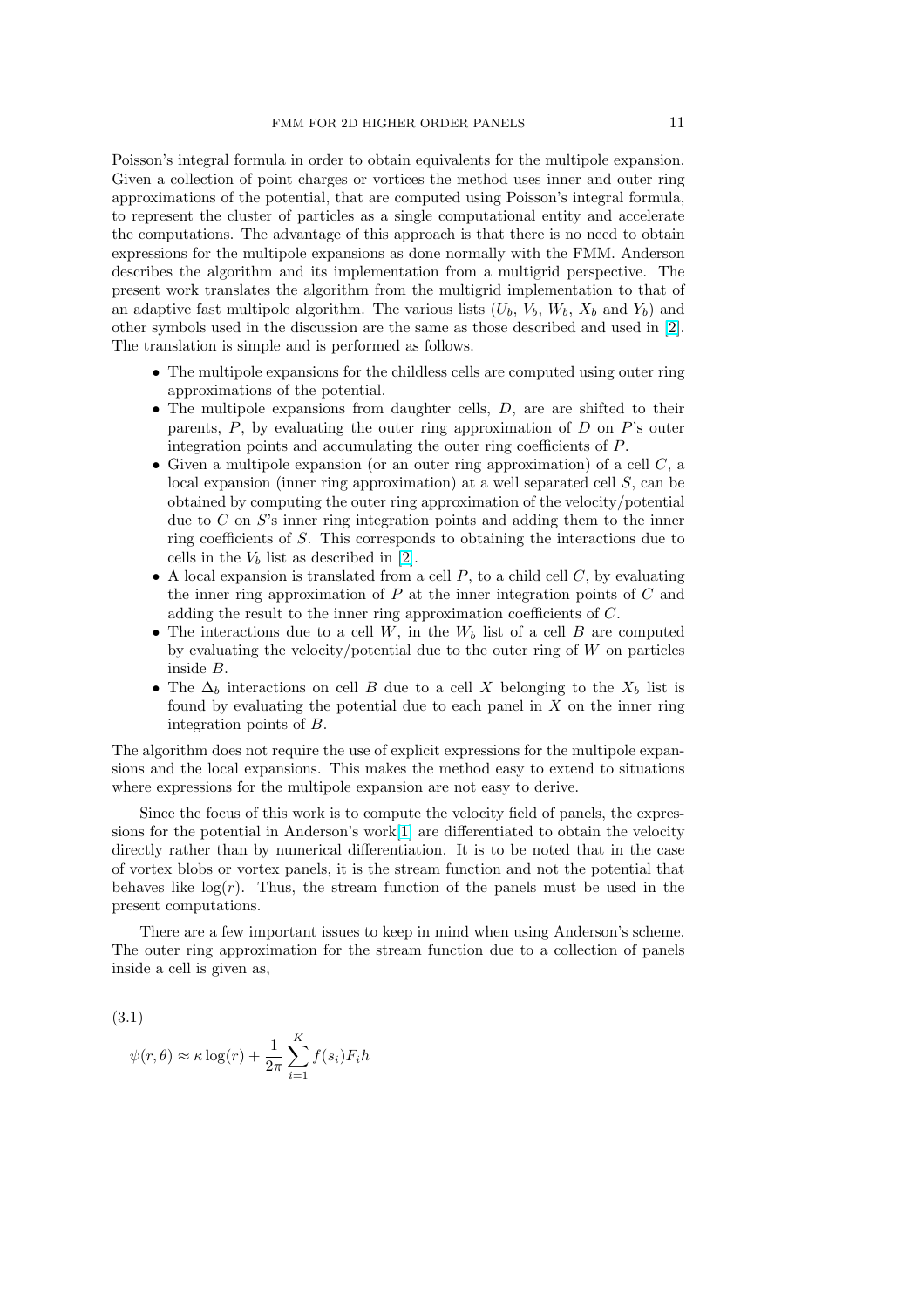<span id="page-11-0"></span>
$$
F_i = \frac{1 - \left(\frac{a}{r}\right)^2 - 2\left(\frac{a}{r}\right)^{M+1}\cos((M+1)(\theta - s_i)) + 2\left(\frac{a}{r}\right)^{M+2}\cos(M(\theta - s_i))}{1 - 2\left(\frac{a}{r}\right)\cos(\theta - s_i) + \left(\frac{a}{r}\right)^2}
$$

where,  $r, \theta$  are the co-ordinates of a point where the stream function is approximated.  $K = 2M+1$ ,  $s_i$  is the angle of the integration point on the ring of radius  $a, h = 2\pi a/K$ ,  $\kappa = \sum_{i=1}^{N} (\kappa_i/2\pi), f(s_i) = \Psi(a, s_i) - \kappa \log(a)$  and  $\Psi$  is the stream function induced by N vortex panels of strengths  $\kappa_i$ . The inner ring approximation is similar and given as,

(3.2)

$$
\psi(r,\theta) \approx \frac{1}{2\pi} \sum_{i=1}^{K} f(s_i) G_i h
$$
  

$$
G_i = \frac{1 - \left(\frac{r}{a}\right)^2 - 2\left(\frac{r}{a}\right)^{M+1} \cos((M+1)(\theta - s_i)) + 2\left(\frac{r}{a}\right)^{M+2} \cos(M(\theta - s_i))}{1 - 2\left(\frac{r}{a}\right) \cos(\theta - s_i) + \left(\frac{r}{a}\right)^2}
$$

where,  $f(s_i)$  is the stream function induced by particles outside the inner ring on the inner ring. For a ball of radius  $R$ , containing a collection of particles (or panels) Anderson suggests using a value of  $a = 2R$  for the outer ring approximation. For an inner ring approximation the value of  $a = R/2$  can be chosen.

The expression for  $F_i$  and  $G_i$  in equations (3.1) and (3.2) are indeterminate when the evaluation point is at any of the integration points, i.e. when  $r = a$  and  $\theta = s_i$ . However, the functions are very well behaved and it can be shown that

(3.3) 
$$
\lim_{r \to a; \ \theta \to s_i} F_i = \lim_{r \to a; \ \theta \to s_i} G_i = 2M + 1.
$$

It is to be noted that the limiting value is the same independent of the order in which the limits are taken.

In the present case we are interested in the evaluation of the velocity field and not the stream function. In order to obtain the velocity field one can differentiate equations (3.1) and (3.2). From the expressions for  $G_i$ ,  $F_i$  and the equation (3.3) it can be shown that the derivatives of  $F_i$  and  $G_i$  will be singular at the integration points. If the inner ring lies inside a cell, the points at which the velocities are evaluated are likely to be near the integration points (i.e.  $r \to a$  and  $\theta \to s_i$ ). Hence, inaccurate [resu](#page-10-0)lts will be obtained for such points. Figure 3.1 plots the absolute error when a single panel in a cell of radius  $R$  is considered. The outer ring approximation with  $a = 2R$  is considered and the velocity is evaluated at 2000 points on the ring. Similarly, a well separated cell S, is considered and the outer ring approximation transferred to th[e in](#page-2-0)ner ring of  $S$  and the derivative of the inner ring approximation on S is evaluated with  $a = R/2$  on 2000 points on the inner ring of S. As can be seen, when the angle  $\theta$  is zero there is a very large error. This is because exactly at this point there is an integration point  $(s_i = 0)$ . Similarly, very large errors are seen near the other evaluation points indicating that the derivatives of  $F_i$  and  $G_i$ diverge at the evaluation points. In order to avoid such problems, the ring radii must be chosen carefully. This must be done without loss of accuracy. The inner ring radius must be chosen such that it is outside the cell where the velocity is to be evaluated. The outer ring radius must be chosen such that it does not intersect any well separated cell. It is easy to see that the inner ring radius should be such that  $a > R$  and for the outer ring it must be such that  $a < 3R$ . Anderson's choice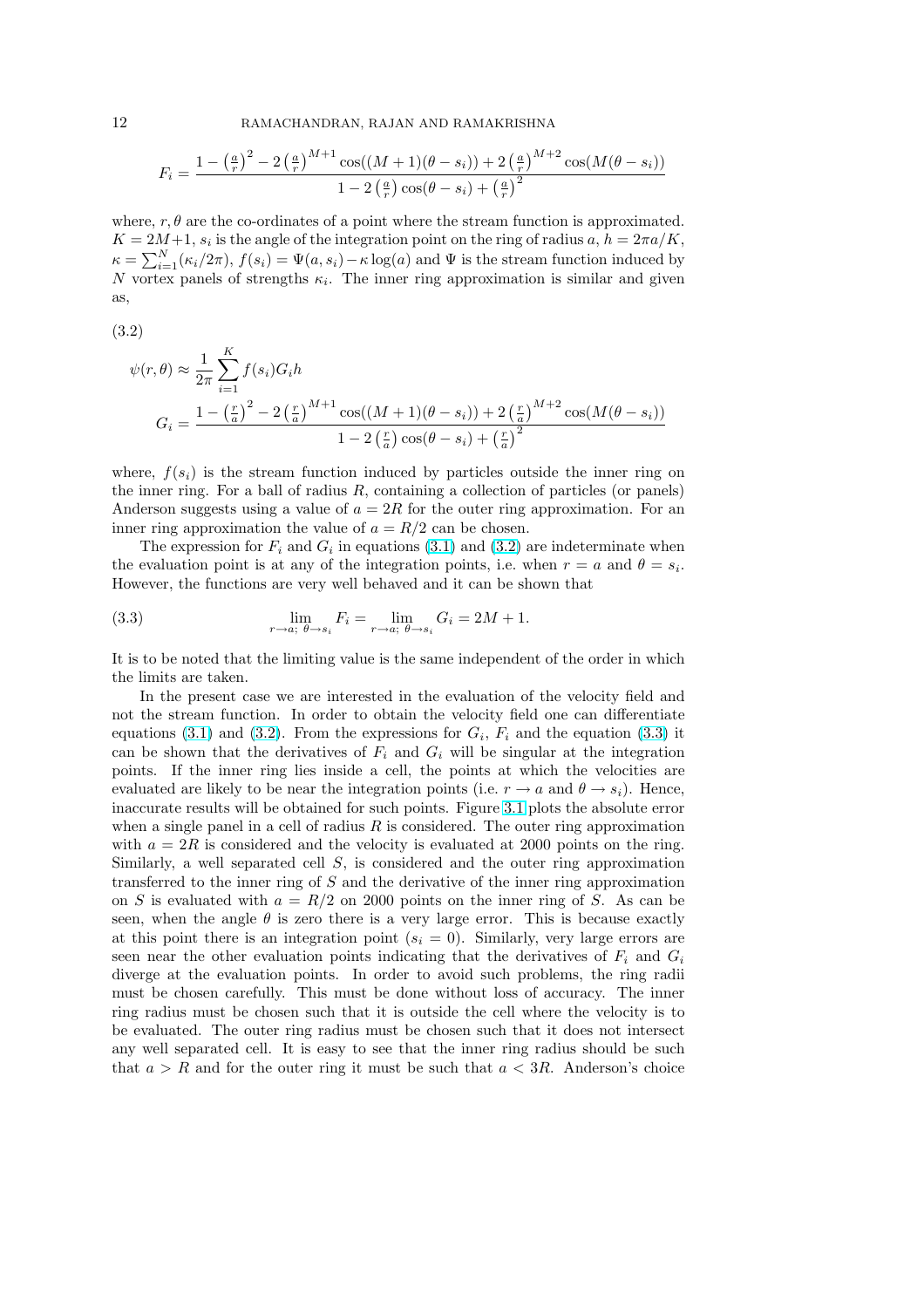

FIG. 3.1. Absolute error in the evaluation of velocity for points on the inner and outer rings. The velocity is obtained by differentiating the inner and outer ring approximations.  $a = R/2$  for the inner ring approximation and  $a = 2R$  for the outer ring approximation. R is the radius of the cell considered.

of the outer ring radius satisfies the present criterion. In the present case, given a cell of length h and radius  $R = h\sqrt{2}/2$ , it was found that choosing the  $a = 0.75h$ for the inner ring radius works well without any significant loss of accuracy. In order to demonstrate this, a radial line starting from the center of the cell and extending out to  $1.5R$  is considered and the absolute error in the inner ring approximation of the velocity is plotted versus distance from the center. Figure 3.2 plots the absolute error versus relative distance from the center of the cell. As can be seen, there is very little loss of accuracy when the inner ring is moved outside the cell. A few bumps are seen in the plot for the  $a = R/2$  case when the relative distance is near 0.5. This is because the evaluation points on the line pass very c[lose](#page-2-0) to an integration point. Hence, by moving the inner ring outside the cell the possibility for error in evaluating the velocity due to the inner ring approximation near the integration points is eliminated. For the outer ring radius a value of  $a = 1.4h$  is chosen. This ensures that the outer ring does not lie inside any well separated cells. In this manner it is possible to obtain accurate velocity fields using Anderson's technique. It is to be noted that the above inner ring radius should be used even if the pseudo-particle multipole method of Makino [7] is used. This is because the pseudo-particle multipole method uses Anderson's expressions for the local expansions. The work of Vosbeek et al. [13] eliminates the need for this change in the inner ring radius. Instead of dealing with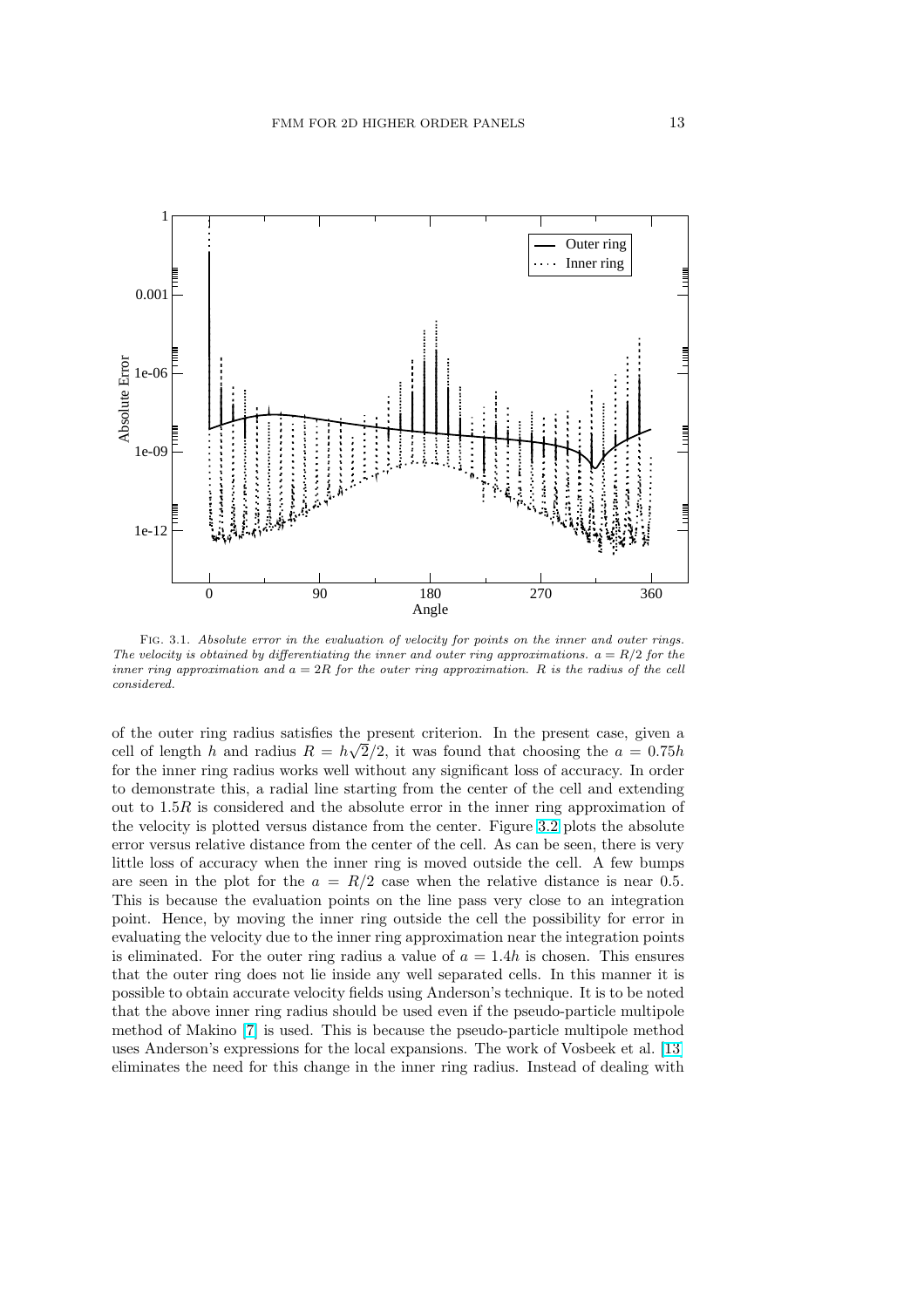

Fig. 3.2. Absolute error in the velocity evaluation due to an inner ring approximation for points along a radial line. The plots for  $a = R/2$  and  $a = 0.75h$  are shown.

the potential/stream function and differentiating it analytically or numerically they re-derive the expressions for the components of the velocity field  $(u_r$  and  $u_\theta)$  in terms of Poisson's integral and thus eliminate the problems in the vicinity of the evaluation points. At the evaluation points the expressions for the velocity are indeterminate. However, the functions are well behaved in the neighborhood of these points and one can use the limiting value of the function. Hence, their technique could also be used to compute the velocity. Anderson's scheme requires only the potential/stream function to be computed whereas their scheme requires handling both components of the velocity. In the present work we have chosen to use Anderson's scheme for its simplicity.

4. Implementation details. The expressions derived in section 2 can be easily incorporated in an existing fast multipole algorithm implementation. The implementation of the fast multipole algorithm itself is standard and described in Carrier et al. [2]. Other issues specific to the present implementation are detailed in this section.

In subsequent discussions it is to be noted that a "cell" refers t[o](#page-1-0) a box of the adaptive mesh. The cell containing all particles and panels is at level 0. Cells at level  $l + 1$  are obtained by splitting a cell at level l into four daughter cells. A parent cell is [one](#page-23-0) that has children and a childless cell is a cell that is not a parent. A colleague of a cell  $c$  is defined as a cell at the same level as that of  $c$  and having a shared side or corner with it.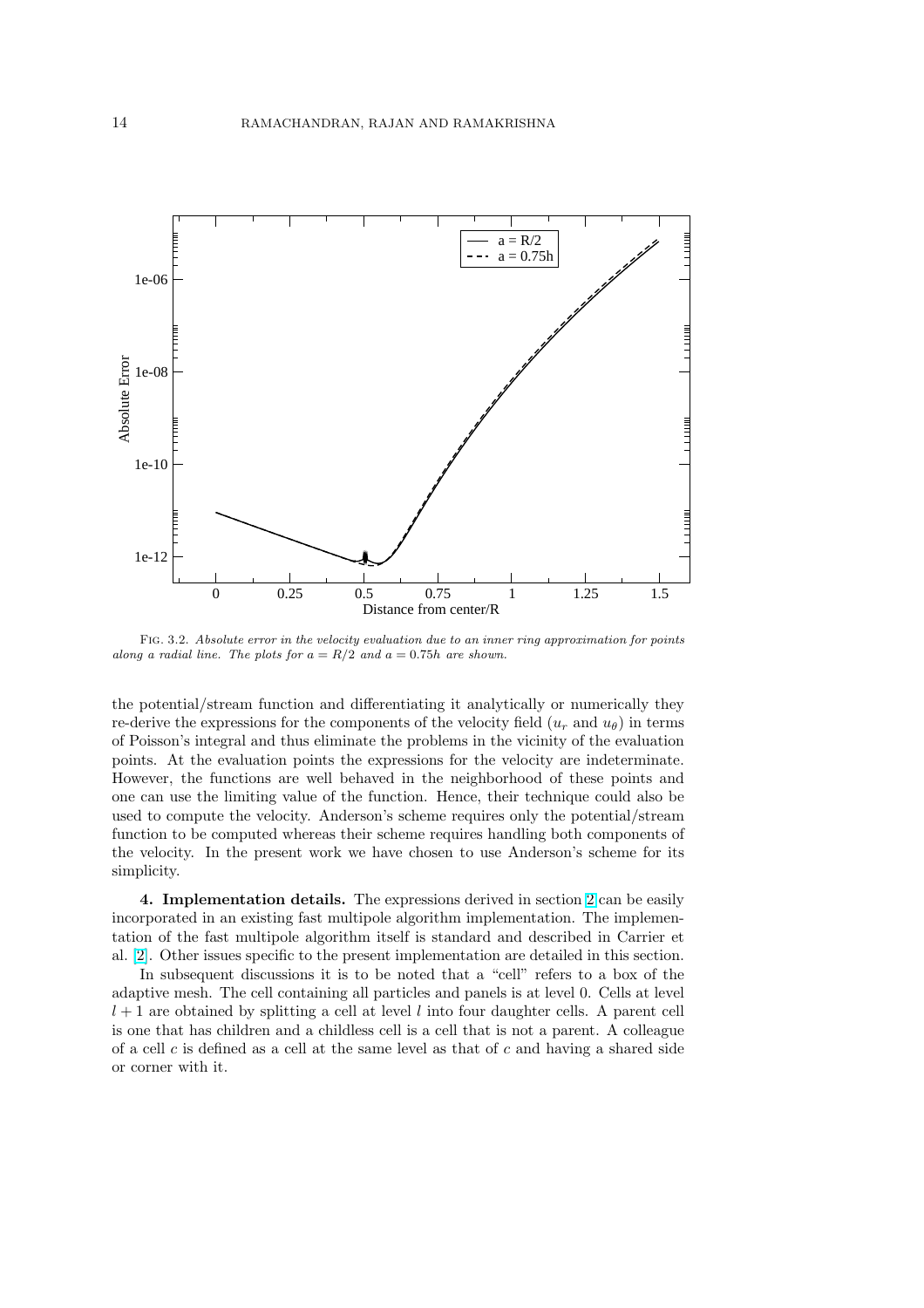<span id="page-14-0"></span>In the present work the domain decomposition for both the new method and Anderson's scheme are performed as described in Ramachandran et al. [11]. This scheme handles tracer particles efficiently in the context of the FMM. The basic idea being that the particles are classified into "causes" and "effects". The causes influence the effects. The cell splitting is controlled depending on the number of causes and effects in a cell and in its colleagues. Numerical experiments are performe[d in](#page-23-0) order to compute the maximum number of cause and effect particles per cell.

The expression for the multipole coefficients for a panel in equation (2.8) seems to indicate that the multipole coefficients need re-computation when the value of  $\gamma(\zeta)$ changes. For a linear distribution of vorticity the expression for  $A_j$  is given below,

(4.1) 
$$
A_j = e^{i(j-1)\theta} \left( \gamma_1 \int_0^{\lambda} \xi(\zeta)^{j-1} d\zeta + \frac{\gamma_2 - \gamma_1}{\lambda} \int_0^{\lambda} \zeta \xi(\zeta)^{j-1} d\zeta \right),
$$

where  $\gamma_1$  and  $\gamma_2$  are the values of the vorticity at the ends of the panel. Clearly the integrals are independent of  $\gamma_1$  and  $\gamma_2$  and need not be re-computed unless the geometry of the panel or its orientation change. In the present work the integrals in the equation are evaluated using Simpson's rule.

At the end of section 2.3 it was mentioned that in order to obtain accurate results the cell size needs to be limited based on the panel size. This can be done efficiently in the following manner. The maximum and minimum panel lengths  $(\lambda_{max}, \lambda_{min})$ are computed when assigning the panels to the cell at level 0. If there is a significant length variation in the p[anels](#page-4-0), then the  $\lambda_{max}$  at higher levels must be recomputed. If not, the same value of  $\lambda_{max}$  can be used at all levels. In the present implementation, it is assumed that if  $\lambda_{max}/\lambda_{min} > 1.5$  then there is reasonable variation in the panel lengths. When splitting a cell C, into four daughter cells, the  $\lambda_{max}$  of cell C is set as the  $\lambda_{max}$  of the panels in the children. When splitting the newly created daughter cells, if the cell size h is such that  $h < 2\beta\lambda_{max}$ , then  $\lambda_{max}$  is recomputed for the cell. After re-computation of  $\lambda_{max}$ , if  $h > 2\beta\lambda_{max}$  then the cell can be split. If not the split cell will be smaller than the required length and is not split. The factor 2 arises because the split cell's length will be  $h/2$ . Using such a scheme, the need to compute the maximum panel length at each level is eliminated and is computed only when necessary.

## 5. Results and discussion.

5.1. Influence of cell size on accuracy. Consider a panel placed at the edge of a cell as shown in figure 5.1. The cell  $C$  contains a single panel at one corner such that the mid-chord of the panel is just inside it. The cells, L1, L2 and L3 are well separated from  $C$ . The multipole expansion due to  $C$  is evaluated on these cells. The multipole expansion of  $C$  is also transferred to these cells as a local expansion and this local expansion is eval[uate](#page-2-0)d inside these cells. The contours of the relative error in the velocity due to the panel in these cells is plotted for the presently developed method, Anderson's scheme[1] and the scheme of Ramachandran et al. [11]. As would be expected, it is seen that the point  $z_m$  as shown in the figure has the maximum error. The cells X1 and X2 are cells which are in the  $W_b$  list of C. Hence, C is in the  $X_b$  list of X1 and X2. The  $\Delta_b$  interactions on these two are evaluated from cell C. In this case the maximum e[rr](#page-23-0)or occurs at the point shown as  $z_x$  in fig[ure](#page-23-0) 5.1. Again this is to be expected because this point is closest to the circle centered at C and containing the panel completely.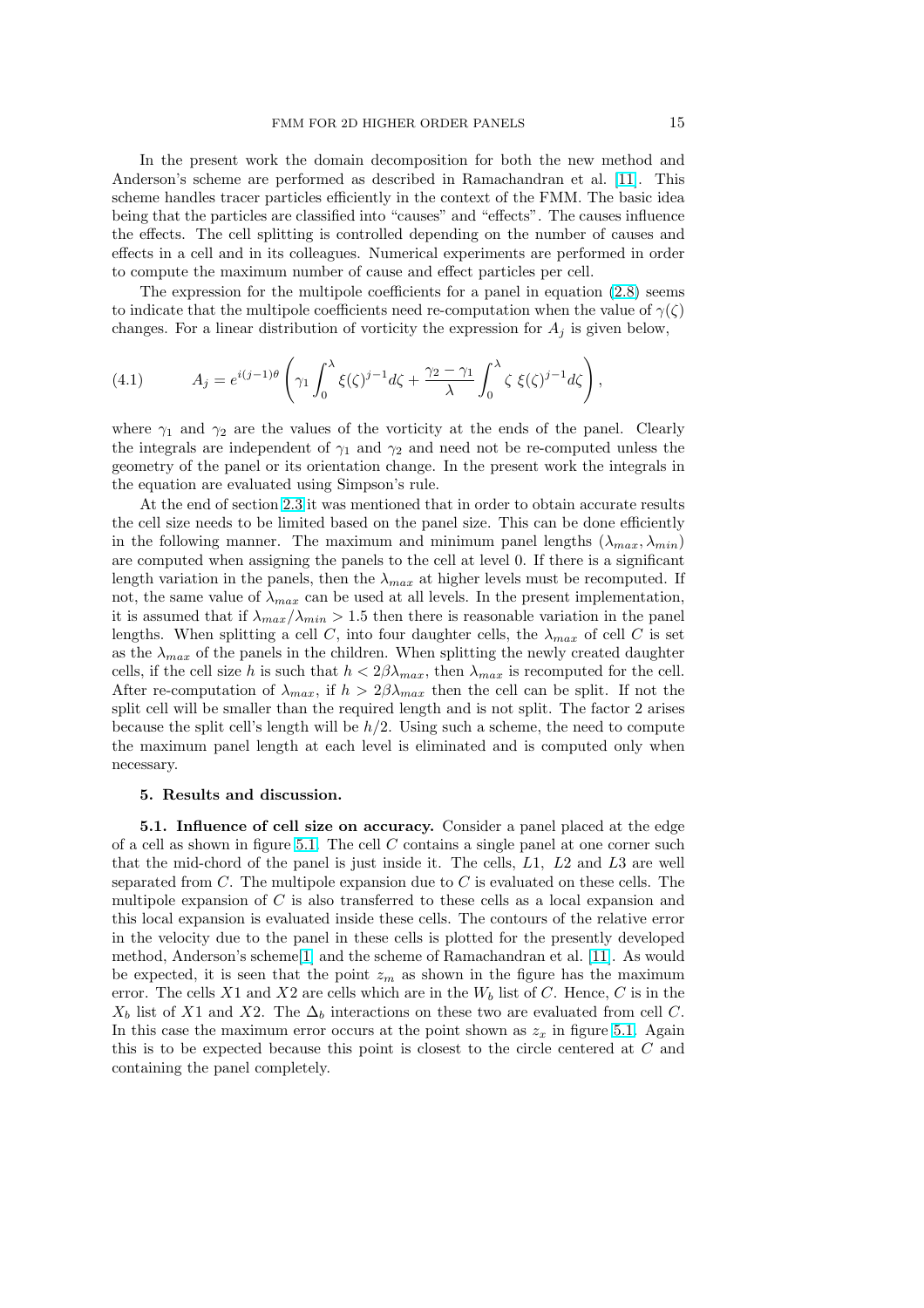<span id="page-15-0"></span>

Fig. 5.1. Illustration of a panel in a cell and the location of maximum error. The cell C contains a panel at the corner. The cells X1 and X2 are cells where the  $\Delta_b$  evaluation is performed, L1, L2, L3 are cells where local expansions and multipole expansions due to C are computed.

The relative error,  $E_{rel}$ , at a point is defined as,

(5.1) 
$$
E_{rel} = \left| \frac{v_{exact} - v_{computed}}{v_{exact}} \right|
$$

Note that  $v_{exact}$  is never zero at the points being considered. For a panel of fixed chord length,  $\lambda$ , different cells, C, with length given as  $h = \beta \lambda$ ,  $\beta > 1$  are considered. For each of these cases the maximum relative error inside the cells  $X1$  and  $L1$ , which are at the points  $z_x$  and  $z_m$  respectively, are computed. The number of terms, p, necessary to obtain an accuracy of around 10<sup>−</sup><sup>6</sup> are considered for the computation. At  $z_m$  both the multipole expansion due to C and the local expansion due to L1 are computed. At  $z_x$  the  $\Delta_b$  interaction due to C is computed. Figure 5.2 plots these errors as  $\beta$  is varied. At the chosen scale, the local expansion error curve is indistinguishable from the multipole expansion error curve. This occurs because the order of the local expansion error is independent of  $\beta$  as seen in equation (2.25). Therefore, the local expansion is as inaccurate as the multipole expansion [that](#page-2-0) was used to compute its coefficients. Figure 5.3 plots the error when Anderson's scheme is used. Figure 5.4 plots the error for the linear panel technique of Ramachandran et al.[11]. In this case a linear (not cubic) panel is used in order to make [a fair](#page-8-0) comparison. This is because the method was developed for linear panels. Here also the local expansion error curve is indistin[guis](#page-6-0)hable from the multipole expansion error curve. As is exp[ecte](#page-8-0)d, good accuracy is obtained only when  $\beta > 5$  for all the methods.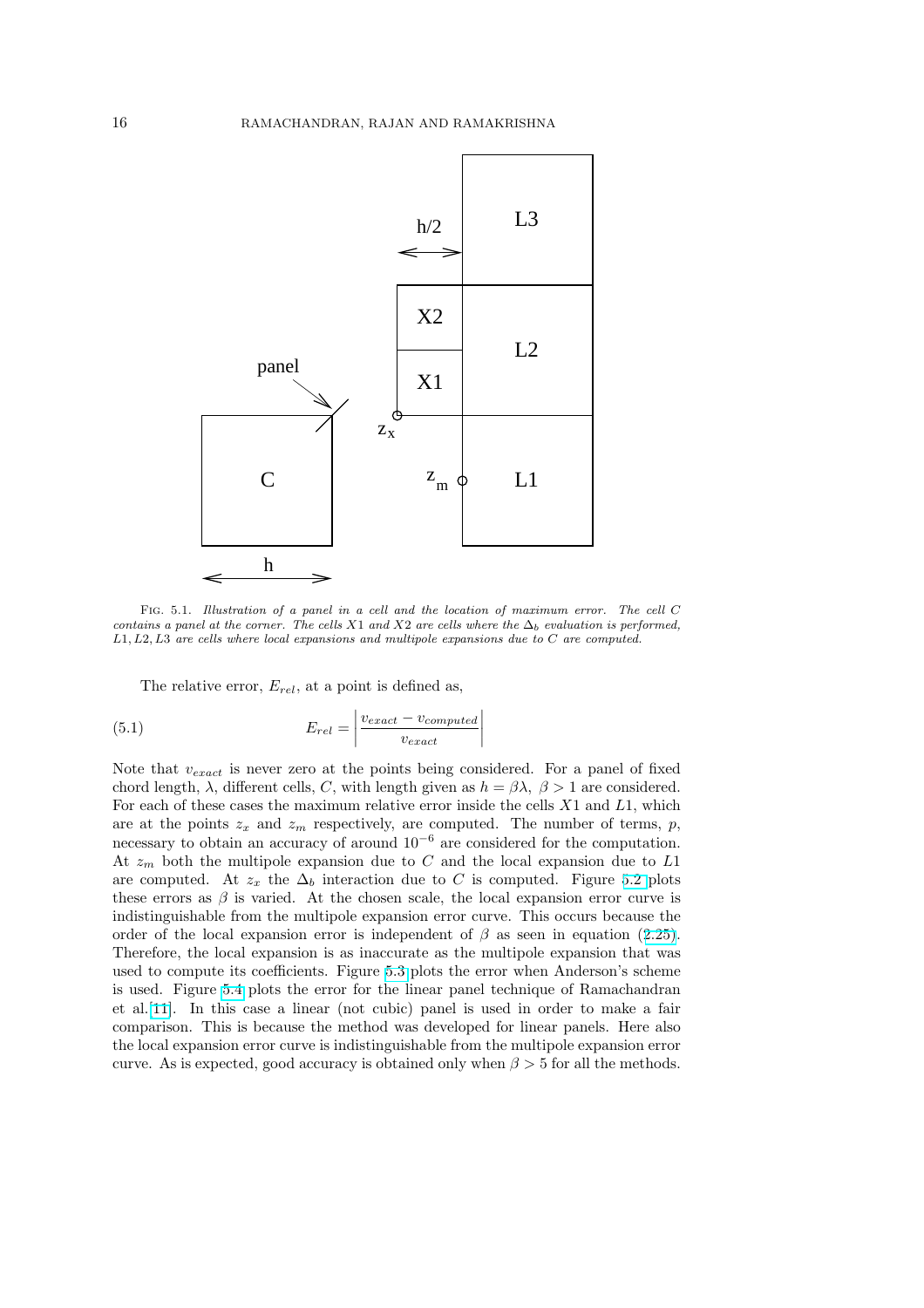

FIG. 5.2. Maximum relative error due to the multipole expansion, local expansion and  $X<sub>b</sub>$ interaction versus change in  $\beta$  for the presently developed method. Note that the curves for the multipole expansion and the local expansion coincide.

This illustrates the importance of limiting cell size based on panel length.

5.2. Comparison of accuracy. In order to demonstrate the accuracy of the present method, the flow past a circular cylinder is used for comparison. This problem is chosen because it has an exact solution, the geometry is simple and has bounded values of vorticity. The flow past a circular cylinder of radius 1 unit with 400 cubic panels is considered. A circular ring of 10000 particles around the cylinder is considered at various distances from the surface of the cylinder. The boundary value problem is solved by using an LU decomposition. Once the singularity distribution on the panels is known, the velocity due to the panels is computed using the direct method (for cubic panels), the hybrid cubic/flat fast multipole panel approach developed in [11], the presently developed scheme and Anderson's[1] scheme. The relative error at each evaluation point is computed using equation (5.1). The maximum of these is plotted as the ring radius is varied in figure 5.5. It is to be noted that when the exact velocity is very small, the point is not considered for the error computation. For the [scal](#page-23-0)e used in the graph, the results for the direct met[hod](#page-23-0), the presently developed algorithm and Anderson's scheme all coincide. This ind[icate](#page-15-0)s that the presently developed technique produces very accurate results.

5.3. Comparison of computational efficiency. A few general observations are made first. If the causes and effects in the domain decomposition are well separated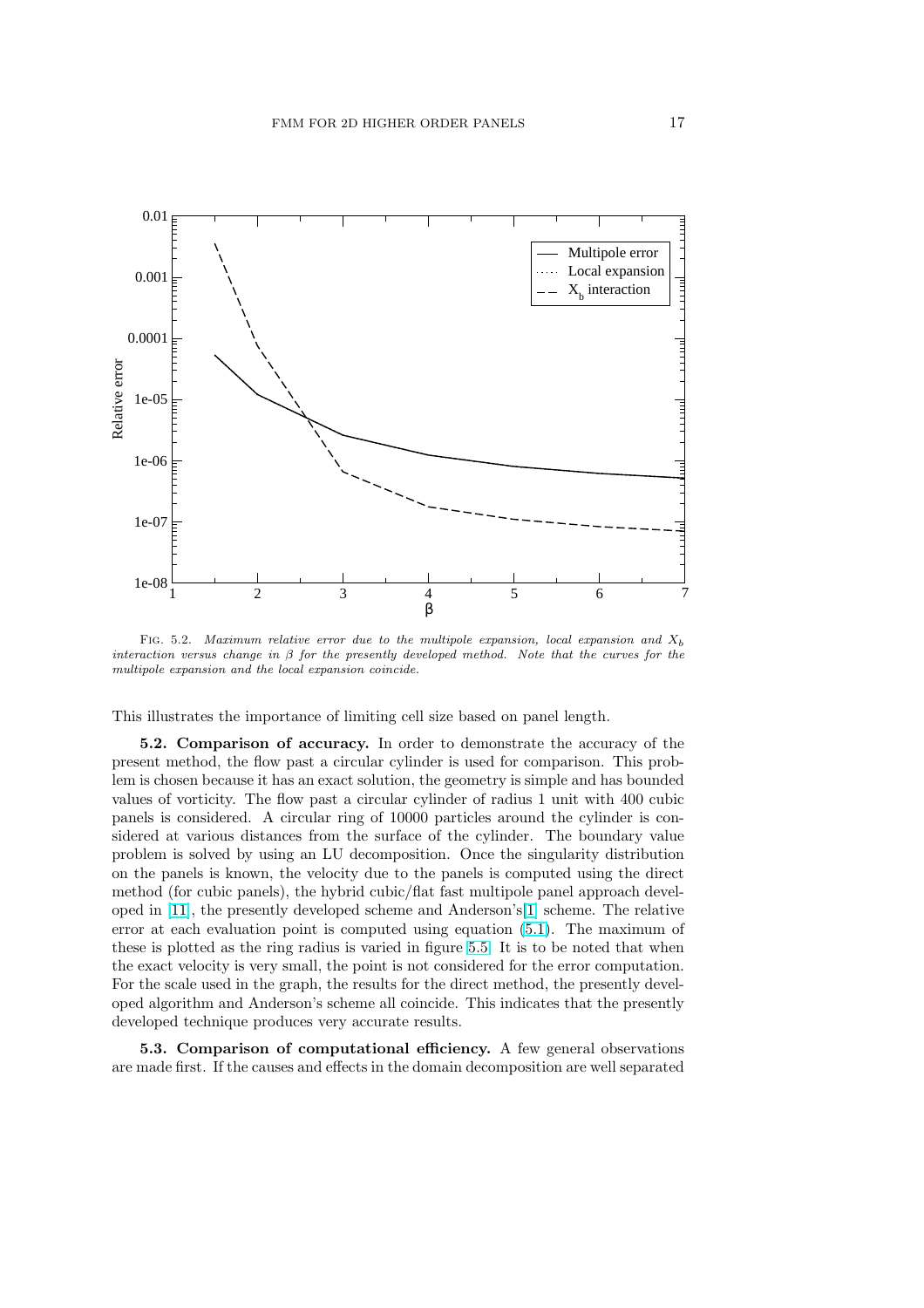

FIG. 5.3. Maximum relative error due to the multipole expansion, local expansion and  $X<sub>b</sub>$ interaction versus change in  $\beta$  for Anderson's technique.

then the interactions between these causes and effects can be evaluated without direct computations. It is easy to see that this is the most efficient case. For example, consider the flow past a circular cylinder. Let the velocity or potential due to this cylinder be computed at a cluster of particles. If the cluster is at least two diameters away from the center of the cylinder, then there are no direct computations to perform between these particles and the panels that represent the cylinder. Clearly such a computation would be highly efficient. On the other hand if the cluster is such that there are a large number of particles that are distributed along the surface of the cylinder, then there are a large number of direct computations to be performed. Given that the size of a cell is restricted by the length of the panels (section 5.1), it is easy to imagine situations where a small number of panels are used along with a large number of particles distributed near them. In such a case, due to the size of the cell there will be a very large number of effect particles per cell. This will make the multipole computations inefficient. In order to overcome this one should redu[ce th](#page-14-0)e size of the panels such that the ratio of the number of effects divided by the number of causes in a cell are kept as small as possible. So, on the one hand the number of panels must increase and on the other hand the main reason why higher order panels are chosen is to use a small number of panels. By using a small number of panels the matrix used to solve for the singularity distribution is small and hence easier and faster to solve. Given such a conflicting requirement it is still possible to use a smaller matrix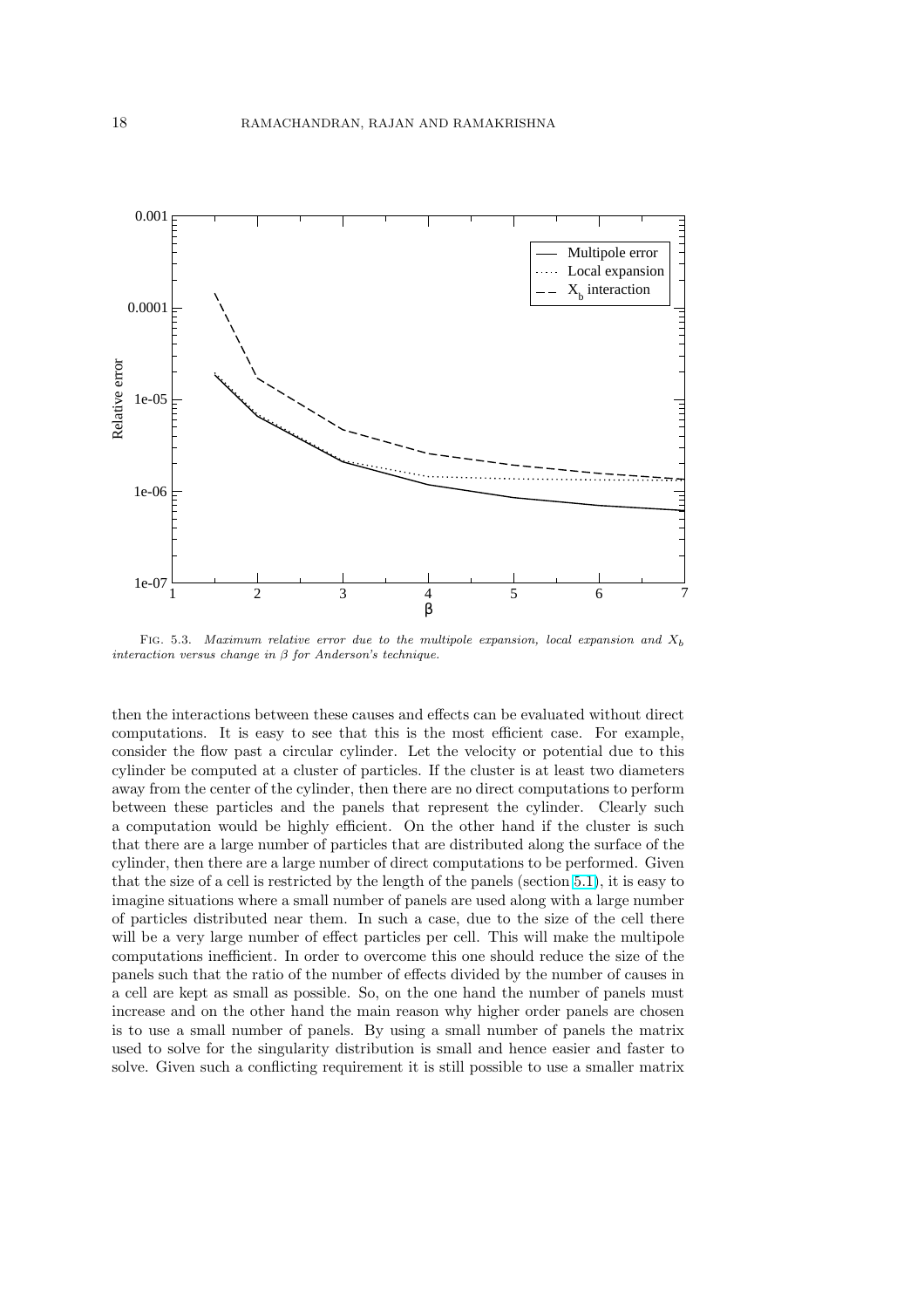

FIG. 5.4. Maximum relative error due to the multipole expansion, local expansion and  $X<sub>b</sub>$ interaction versus change in  $\beta$  for the linear fast panel technique of Ramachandran et al. [11]. A linear panel is used for this computation. Note that the curves for the multipole expansion and the local expansion coincide.

by using two different representations for the body. One representation with [lar](#page-23-0)ger panels could be used to solve for the singularity strengths and another representation with smaller panels, having interpolated strengths obtained from the larger panels, used for the FMM. This way it should be possible solve the boundary value problem for the panel singularities efficiently and also perform the FMM efficiently.

In order to demonstrate the efficiency of the FMM for higher order panels, the flow past a circular cylinder of radius 1 and centered at the origin is considered. The cylinder is discretized into 400 cubic panels. A uniform grid of particles in the square region  $z_{min} = -2.0 - 2.0i$ ,  $z_{max} = 2.0 + 2.0i$  is considered. The number of particles used for the grid is varied. The time taken by the direct method, the hybrid flat/cubic FMM of Ramachandran et al. [11], the presently developed method and Anderson's algorithm are plotted in figure 5.6. The maximum number of cause and effects are chosen as 13 and 13 respectively for Anderson's scheme and 7 and 7 for all the others.  $\beta$  is chosen as 7.0. As can be seen, all the fast multipole methods are significantly (factor of 50) faster than the d[irec](#page-23-0)t method. It is also seen that the present scheme is slightly faster Anderson's sch[eme](#page-20-0).

The computations have demonstrated that the developed method efficiently computes the velocity due to the panels on the passive particles. The boundary value problem for the panel method is solved using an LU decomposition. As explained in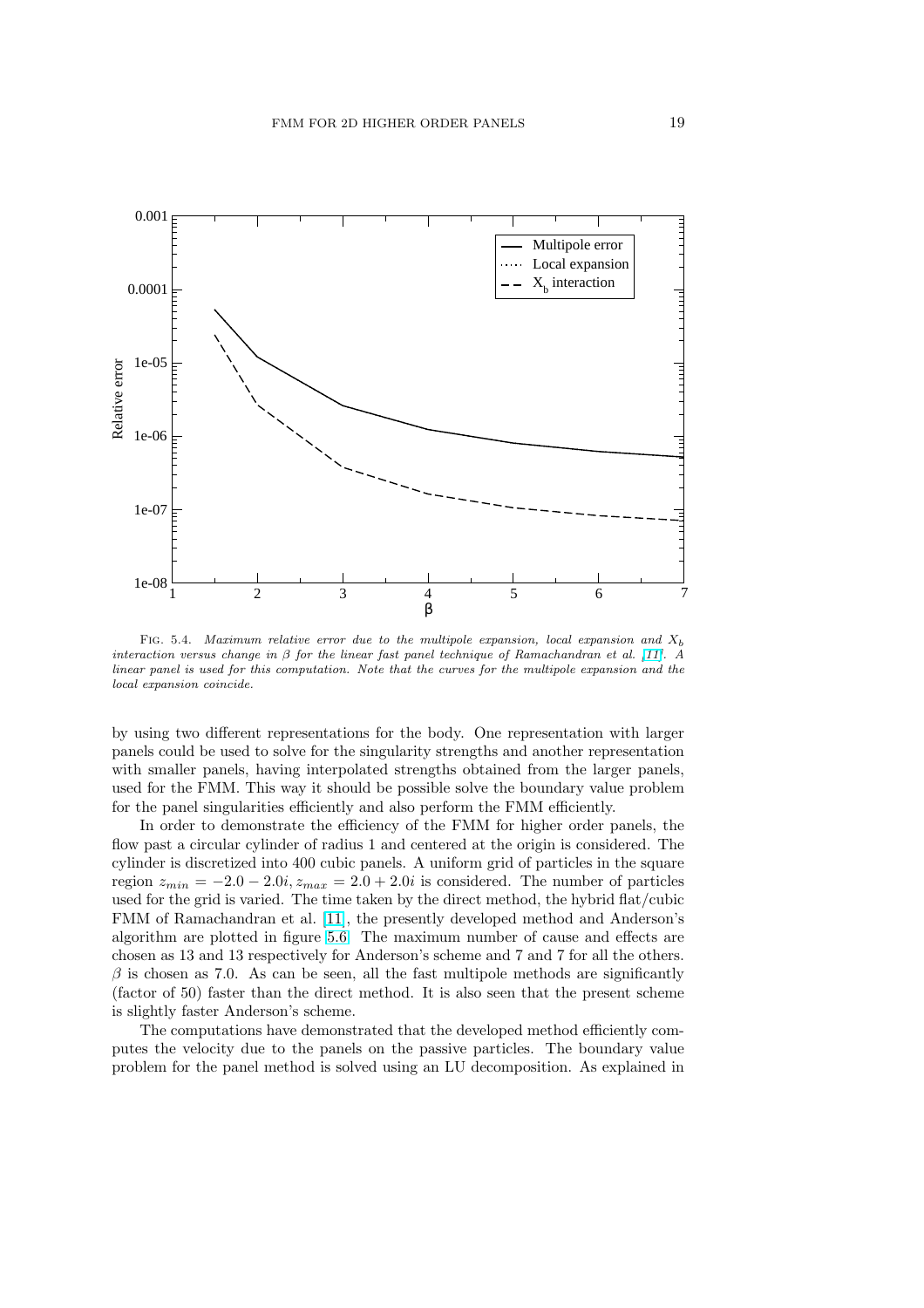

Fig. 5.5. Plot of the maximum relative error due to various methods versus distance from the surface of the cylinder. 400 panels are used for the cylinder. The curves for the presently developed method and Anderson's scheme coincide with the curve for the direct computation.

the introduction, the boundary value problem can be solved by an iterative method like the GCRA used by Rokhlin [12]. While it is not explicitly demonstrated here, it is easy to see that the iterative method can be efficiently applied here by using the present method to evaluate the velocity of the panels.

It is to be noted that the computations for the above results are not entirely efficient because the number of [pane](#page-23-0)ls and the grid size is fixed whereas the number of particles is increasing. This results in a very large number of effects per cell. In spite of this, the fast multipole schemes are much faster than the direct method.

An estimate for the number of effects per cell can be obtained in the following manner. Given the radius of the circle r,  $\beta$ , and the number of panels,  $N_{panel}$ , the length of the smallest cell is clearly limited by  $h = 2\pi r \beta / N_{panel}$ . If a uniform grid of  $N_p$  particles enclosed in an area A is used, then the estimated number of particles in the smallest cell,  $n_e$ , is

(5.2) 
$$
n_e = \frac{N_p}{A}h^2 = \frac{4N_p\pi^2r^2\beta^2}{AN_{panel}^2}
$$

In order to demonstrate how significantly the number of effects per cell affects the computational time, the time taken for the presently developed algorithm for a fixed number of particles is computed as  $n_e$  is changed. For a given  $N_p$ ,  $\beta$  and a given body,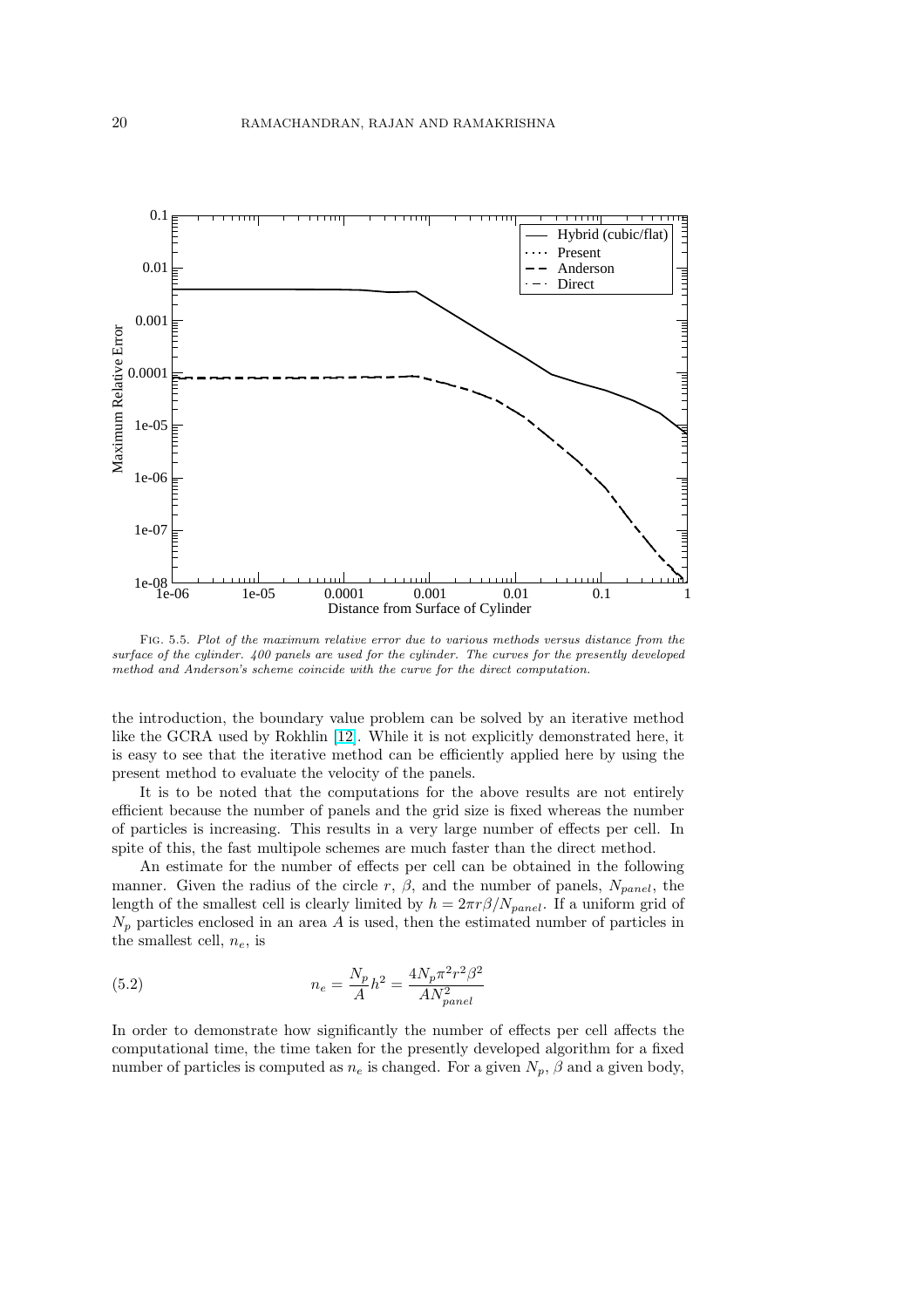<span id="page-20-0"></span>

Fig. 5.6. Time taken versus number of particles on a square region. 400 panels are used for the cylinder.  $\beta = 7.0$ . Note that the curves for the present method and the hybrid method of Ramachandran et al. [11] almost coincide.

 $n_e$  can be varied by changing either A (the area of the uniform grid of particles) or by changing  $N_{panel}$ [.](#page-23-0)

Figure 5.7 plots the variation of the time taken as the area of the uniform grid is gradually increased. The number of tracer particles in the grid is 40000. The stair stepping occurs in the plot because the cell size is limited by  $\beta\lambda$  and the way in which the cells are split. If the total length of the side of a cell at level 0 is L, then the length of t[he si](#page-21-0)de of the cell at level l is,  $L/2^l$ . In the range  $9 < n_e < 11$ , the length L of the level 0 cell and the panel length are such that it is possible to refine the grid to one more level. This is the reason for the stair stepping in the plot. However, the point being made here is that as the number of effects per smallest cell reduces the time taken reduces significantly anywhere between a factor of 4 to 8. It is also seen that for most part, the present scheme is about 1.5 to 2 times faster than Anderson's scheme.

Figure 5.8 plots the variation of the time taken as the number of panels is increased. 40000 tracer particles are considered inside the square region  $(z_{min} =$  $-2.0 - 2.0i$ ,  $z_{max} = 2.0 + 2.0i$  for all the computations. As can be seen from equation  $(5.2)$ ,  $n_e$  drops as the number of panels increases. The time taken drops first and then i[ncrea](#page-22-0)ses as the number of panels is increased because initially the ratio of the length of the cell and the panel size is such that the first increase in the number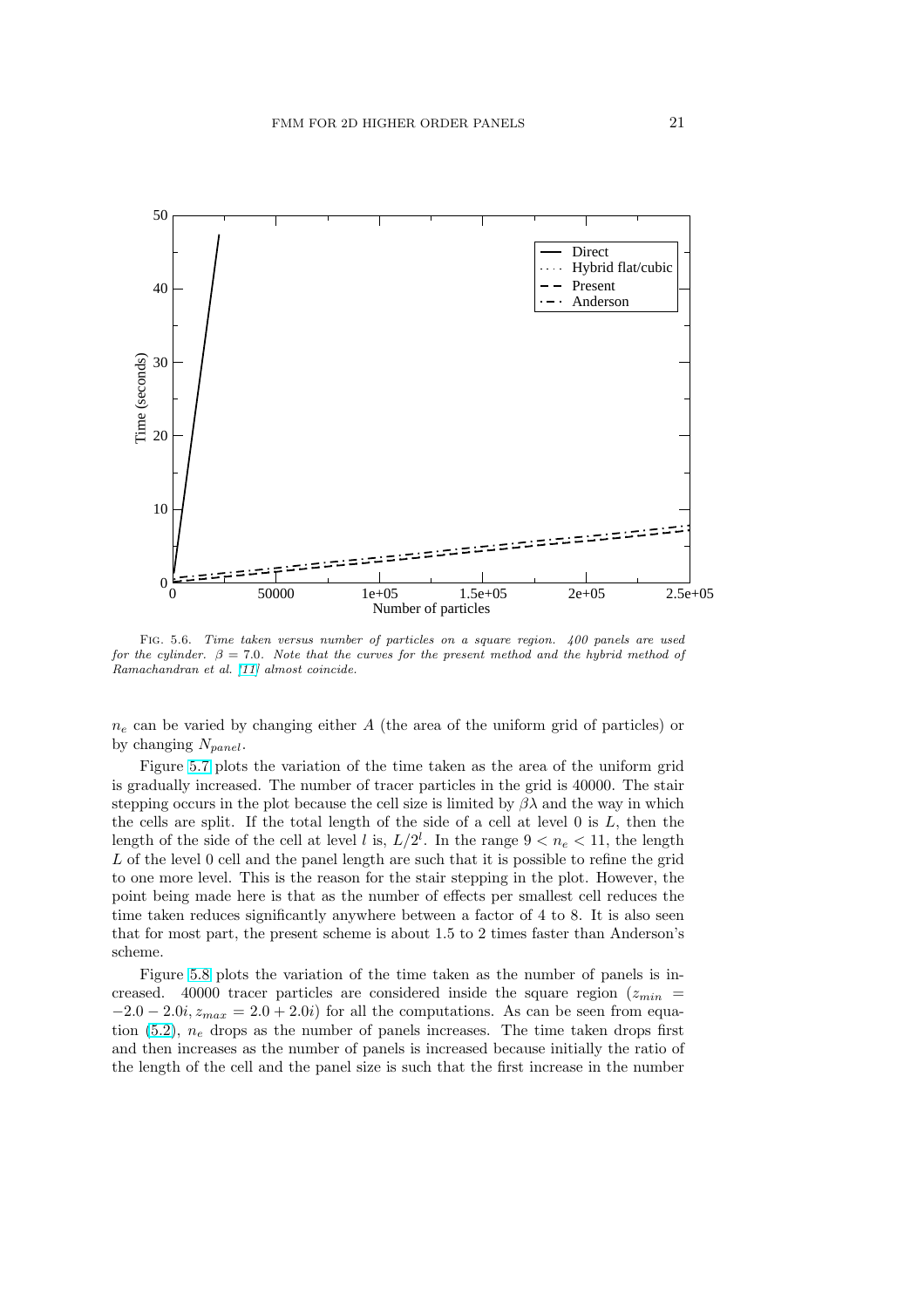<span id="page-21-0"></span>

FIG. 5.7. Time taken as  $n_e$  is varied.  $n_e$  is reduced by increasing A. 400 panels are used for the cylinder.  $\beta = 7.0$ .

of panels triggers a split in the cell. Subsequently, reducing the panel length does not trigger a split until a threshold is crossed. During this time the computational time increases. As can be seen in the figure, even though the number of panels has increased by a factor of 16 the time taken to perform the computation has reduced by a factor of 4. This illustrates the importance of choosing the right number of panels.

The time taken to re-compute the multipole coefficients (equation  $(2.8)$ ) for each panel is small compared to the other computations. In the figure 5.8 the fraction of time taken to recompute the multipole is around 8% of the total time when the number of panels were 1600. With 400 panels the time taken to re-compute the multipoles is around 1.5% of the total time. This indicates that the present sche[me i](#page-3-0)s efficient even if the panel geometry changes significantly in time.

It is to be noted that Anderson's scheme has been implemented with some care. The only difference between the newly developed algorithm and the implementation of Anderson's method is in the functions governing the computation of the multipoles at the finest level, transfer of multipole expansion and evaluation and transfer of the local expansion. The expressions given in Anderson's work are used in these functions. The velocity field is computed by analytically differentiating these expressions. All quantities that are constant (like  $log(a)$ , where a is the radius of the ring and the various sines and cosines) are pre-computed and stored in order to avoid unnecessary re-computation. It is also to be noted that the evaluation of the stream function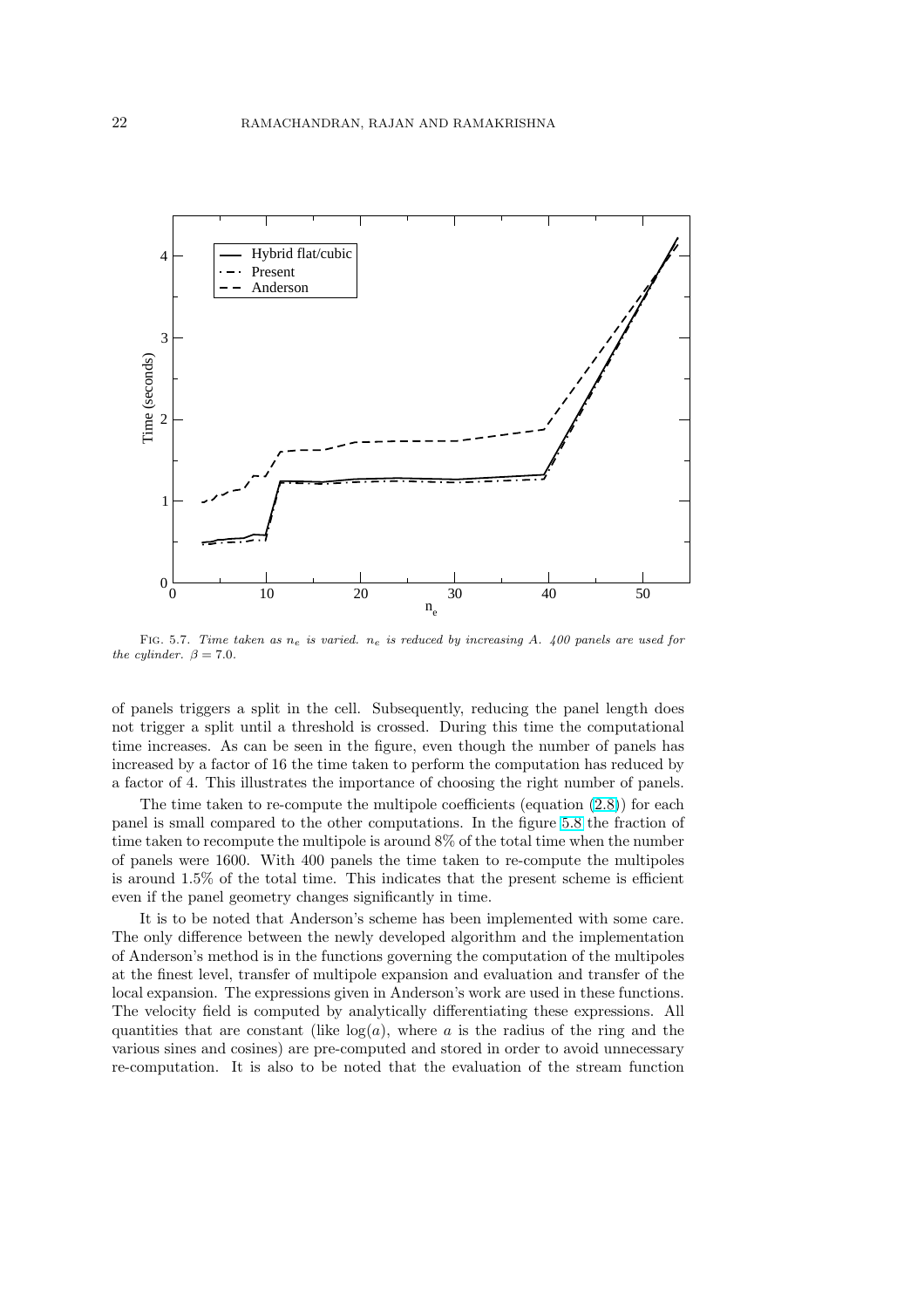<span id="page-22-0"></span>

FIG. 5.8. Time taken as the number of panels is increased. 40000 points in a uniform grid are considered inside a square region.  $\beta = 7.0$ .

did not amount to more than 5% of the total computational time taken to evaluate the velocity on a 101x101 grid of points. It is possible that our implementation of Anderson's method can be further optimized. However, it must be noted that the expressions in equations (3.1) and (3.2) require the evaluation of the arctangent (to compute the angle  $\theta$ ) and the various cosines. By precomputing  $e^{iM_{s_i}}$  and  $e^{is_i}$ , it is possible to obtain the other cosine terms using arithmetic operations and the value of  $e^{i\theta}$  and  $e^{iM\theta}$ . However, the multipole expansions derived in the present work require purely arithmeti[c op](#page-10-0)eratio[ns. T](#page-11-0)herefore, it appears that there is a small price to pay for the generality that Anderson's scheme provides and the ease of its deployment and use in different situations. The gain in using the present algorithm over Anderson's scheme depends on the choice of parameters and the problem chosen. Our implementation suggests that a factor of two improvement is possible.

6. Conclusions. The adaptive fast multipole method [2] has been successfully applied to higher order vortex panels. This has been demonstrated for panels with cubic geometry and linear vorticity distribution. Comparisons of accuracy and speed with the technique developed by Ramachandran et al. [11] and with Anderson's fast multipole method without multipoles[1] are very favorable. [It](#page-23-0) is possible to extend an existing fast multipole code to use the new method. The paper also implements Anderson's technique in the framework of an adaptive fast multipole method. It is seen that although Anderson's method is much easi[er t](#page-23-0)o implement it is slightly